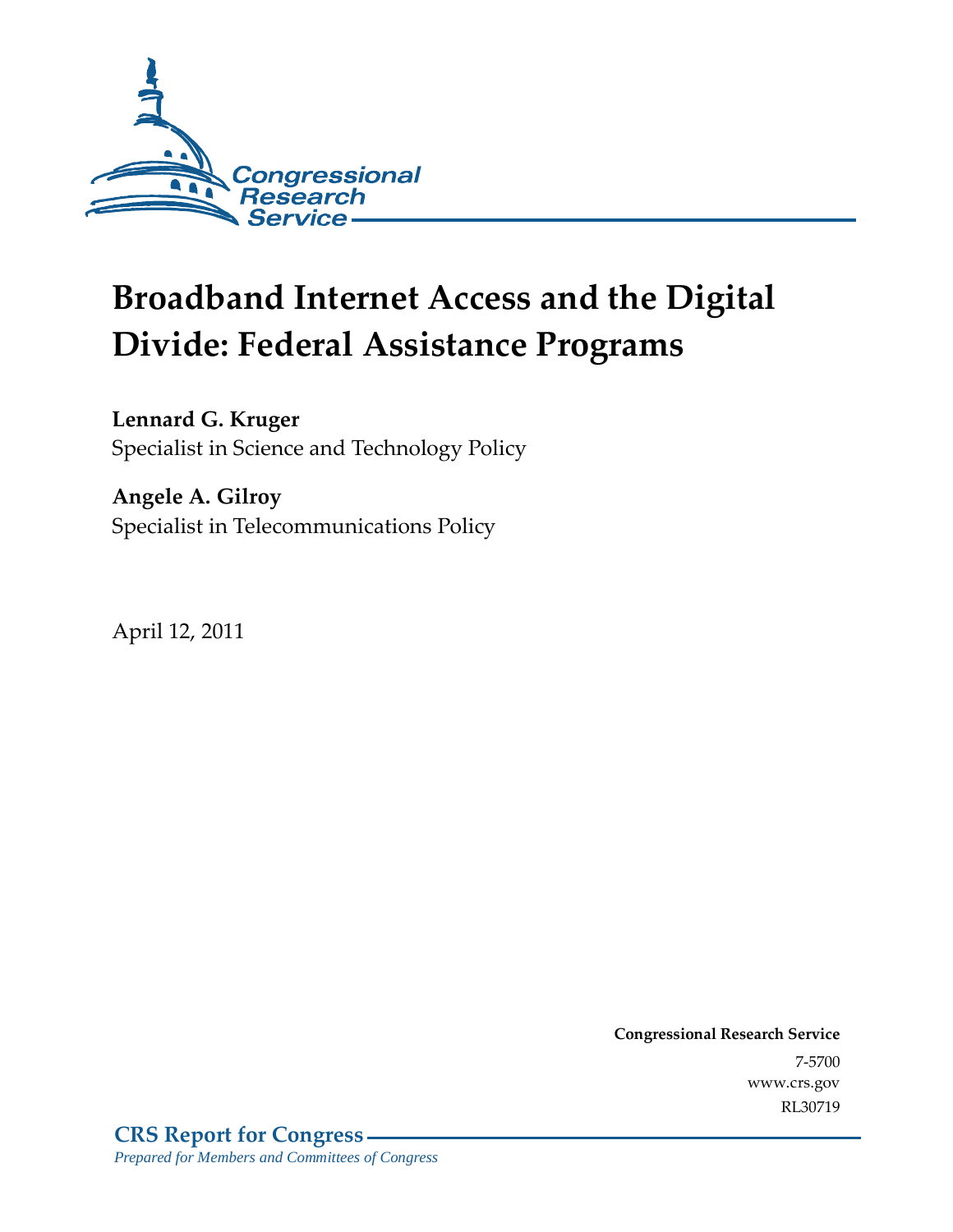## **Summary**

The "digital divide" is a term that has been used to characterize a gap between "information haves and have-nots," or in other words, between those Americans who use or have access to telecommunications and information technologies and those who do not. One important subset of the digital divide debate concerns high-speed Internet access and advanced telecommunications services, also known as broadband. Broadband is provided by a series of technologies (e.g., cable, telephone wire, fiber, satellite, wireless) that give users the ability to send and receive data at volumes and speeds far greater than traditional "dial-up" Internet access over telephone lines.

Broadband technologies are currently being deployed primarily by the private sector throughout the United States. While the numbers of new broadband subscribers continue to grow, studies and data suggest that the rate of broadband deployment in urban/suburban and high income areas are outpacing deployment in rural and low-income areas. Some policymakers, believing that disparities in broadband access across American society could have adverse economic and social consequences on those left behind, assert that the federal government should play a more active role to avoid a "digital divide" in broadband access.

With the conclusion of the grant and loan awards announced by broadband programs temporarily established by the American Recovery and Reinvestment Act of 2009 (P.L. 111-5), the Rural Broadband Access Loan and Loan Guarantee Program and the Community Connect Broadband Grants, both at the Rural Utilities Service of the U.S. Department of Agriculture, are currently the only ongoing federal funding programs exclusively dedicated to deploying broadband infrastructure. However, there exist other federal programs that provide financial assistance for various aspects of telecommunications development. The major vehicle for funding telecommunications development, particularly in rural and low-income areas, is the Universal Service Fund (USF). While the USF's High Cost Program, as currently designed, does not explicitly fund broadband infrastructure, subsidies are used, in many cases, to upgrade existing telephone networks so that they are capable of delivering high-speed services. Additionally, subsidies provided by USF's Schools and Libraries Program and Rural Health Care Program are used for a variety of telecommunications services, including broadband access.

To the extent that the  $112<sup>th</sup>$  Congress may consider various options for further encouraging broadband deployment and adoption, a key issue is how to strike a balance between providing federal assistance for unserved and underserved areas where the private sector may not be providing acceptable levels of broadband service, while at the same time minimizing any deleterious effects that government intervention in the marketplace may have on competition and private sector investment.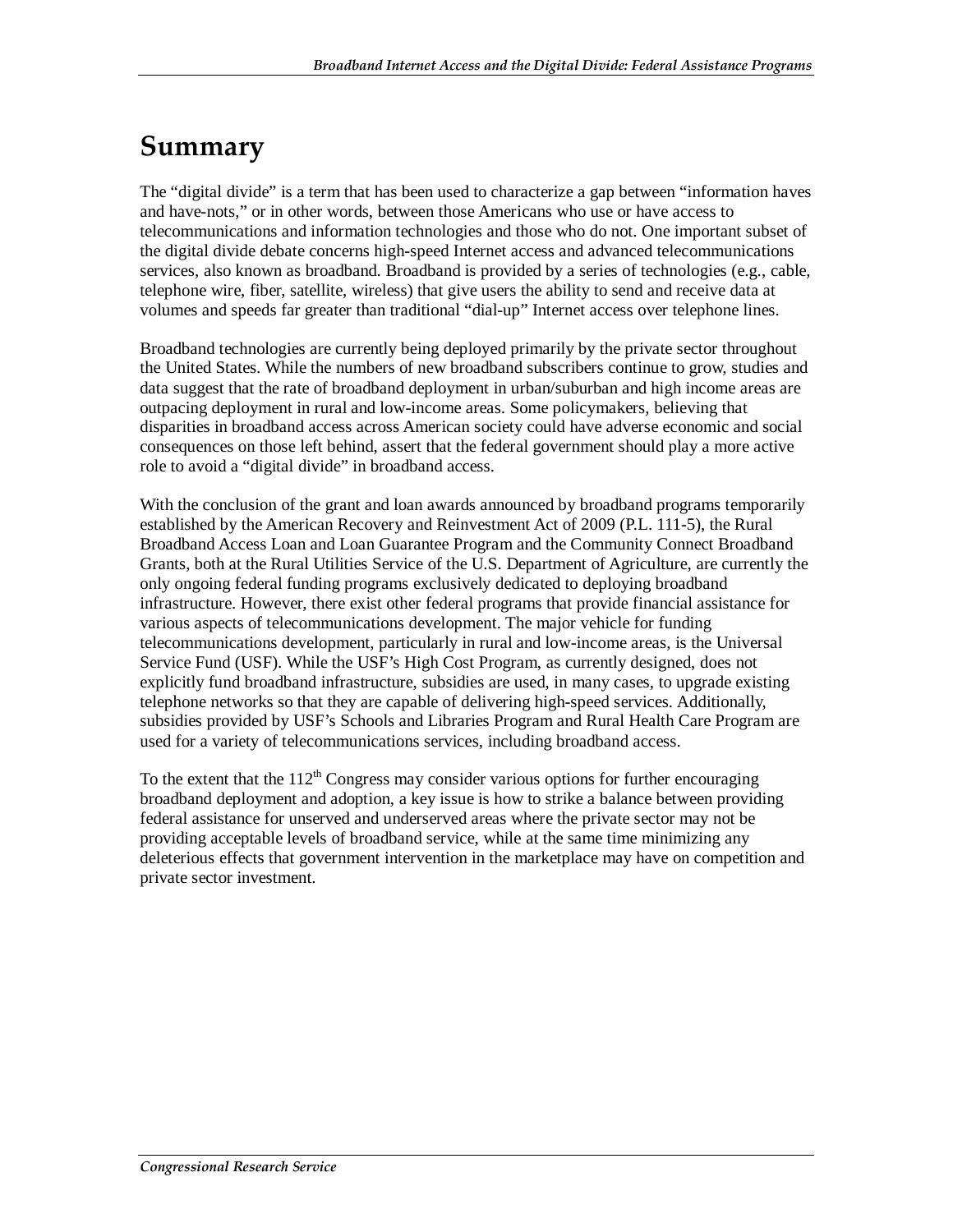## **Contents**

### **Tables**

| Table 3. Selected Federal Domestic Assistance Programs Related to Broadband and |  |
|---------------------------------------------------------------------------------|--|
|                                                                                 |  |

#### **Contacts**

|--|--|--|--|--|--|--|--|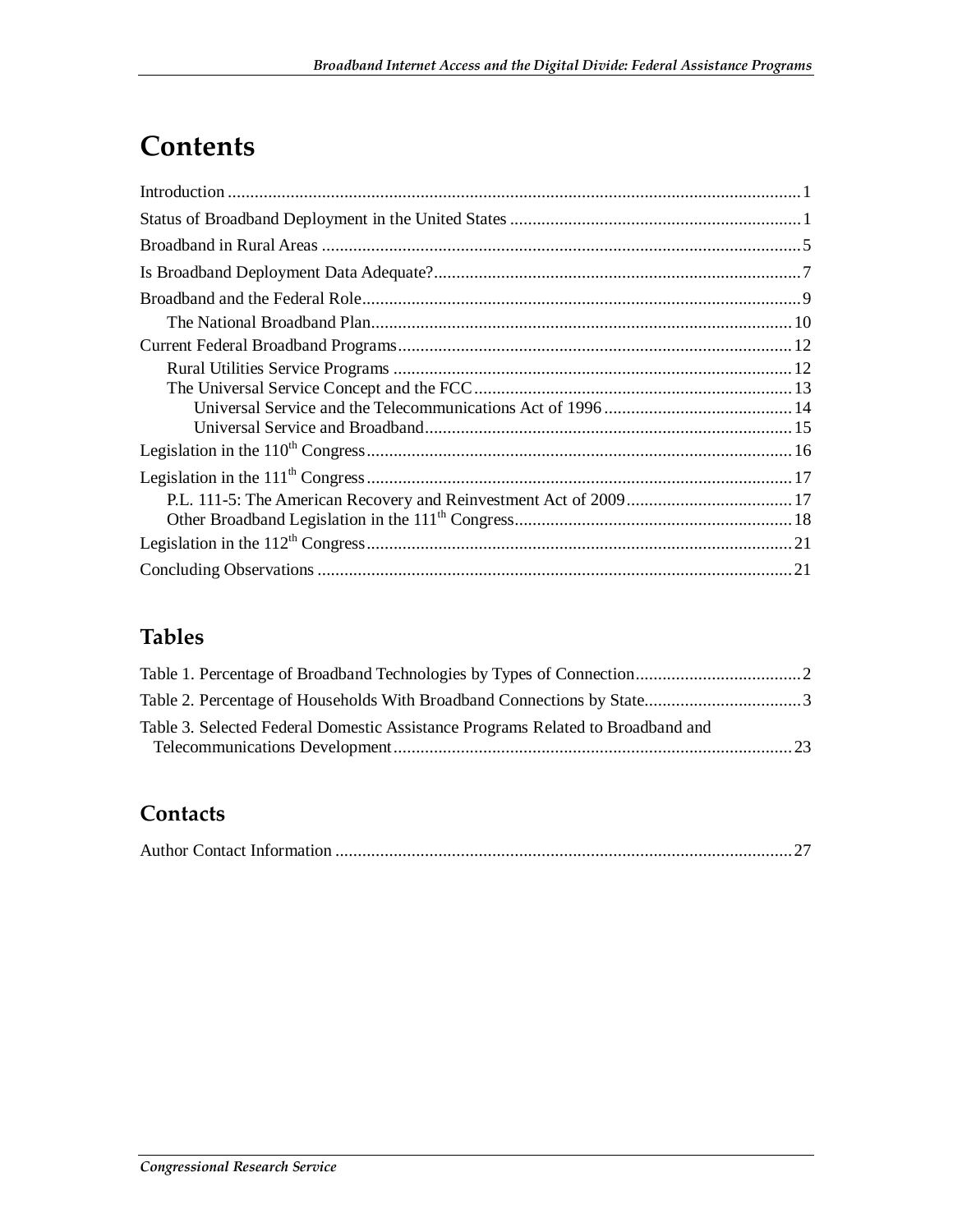## **Introduction**

The "digital divide" is a term used to describe a perceived gap between "information haves and have-nots," or in other words, between those Americans who use or have access to telecommunications and information technologies and those who do not.<sup>1</sup> Whether or not individuals or communities fall into the "information haves" category depends on a number of factors, ranging from the presence of computers in the home, to training and education, to the availability of affordable Internet access.

Broadband technologies are currently being deployed primarily by the private sector throughout the United States. While the numbers of new broadband subscribers continue to grow, studies and data suggest that the rate of broadband deployment in urban/suburban and high income areas are outpacing deployment in rural and low-income areas.

## **Status of Broadband Deployment in the United States**

Prior to the late 1990s, American homes accessed the Internet at maximum speeds of 56 kilobits per second by dialing up an Internet Service Provider (such as AOL) over the same copper telephone line used for traditional voice service. A relatively small number of businesses and institutions used broadband or high speed connections through the installation of special "dedicated lines" typically provided by their local telephone company. Starting in the late 1990s, cable television companies began offering cable modem broadband service to homes and businesses. This was accompanied by telephone companies beginning to offer DSL service (broadband over existing copper telephone wireline). Growth has been steep, rising from 2.8 million high speed lines reported as of December 1999, to 153 million lines as of June 30, 2010.<sup>2</sup> Of the 153 million high speed lines reported by the FCC, 130 million serve residential users.<sup>3</sup> **Table 1** depicts the relative deployment of different types of broadband technologies. A distinction is often made between "current generation" and "next generation" broadband (commonly referred to as next generation networks or NGN). "Current generation" typically refers to currently deployed cable, DSL, and many wireless systems, while "next generation" refers to dramatically faster download and upload speeds offered by fiber technologies and also potentially by future generations of cable, DSL, and wireless technologies.<sup>4</sup> In general, the greater

<sup>&</sup>lt;sup>1</sup> The term "digital divide" can also refer to international disparities in access to information technology. This report focuses on domestic issues only.

<sup>2</sup> FCC, *Internet Access Services: Status as of June 30, 2010*, released March 2011, p. 15. Available at http://www.fcc.gov/Daily\_Releases/Daily\_Business/2011/db0321/DOC-305296A1.pdf.

 $3$  Ibid.

<sup>&</sup>lt;sup>4</sup> Initially, and for many years following, the FCC defined broadband (or more specifically "high-speed lines") as over 200 kilobits per second (kbps) in at least one direction, which was roughly four times the speed of conventional dialup Internet access. In recent years, the 200 kbps threshold was considered too low, and on March 19, 2008, the FCC adopted a report and order (FCC 08-89) establishing new categories of broadband speed tiers for data collection purposes. Specifically, 200 kbps to 768 kbps will be considered "first generation," 768 kbps to 1.5 Mbps as "basic broadband tier 1," and increasingly higher speed tiers as broadband tiers 2 through 7 (tier seven is greater than or equal to 100 Mbps in any one direction). Tiers can change as technology advances.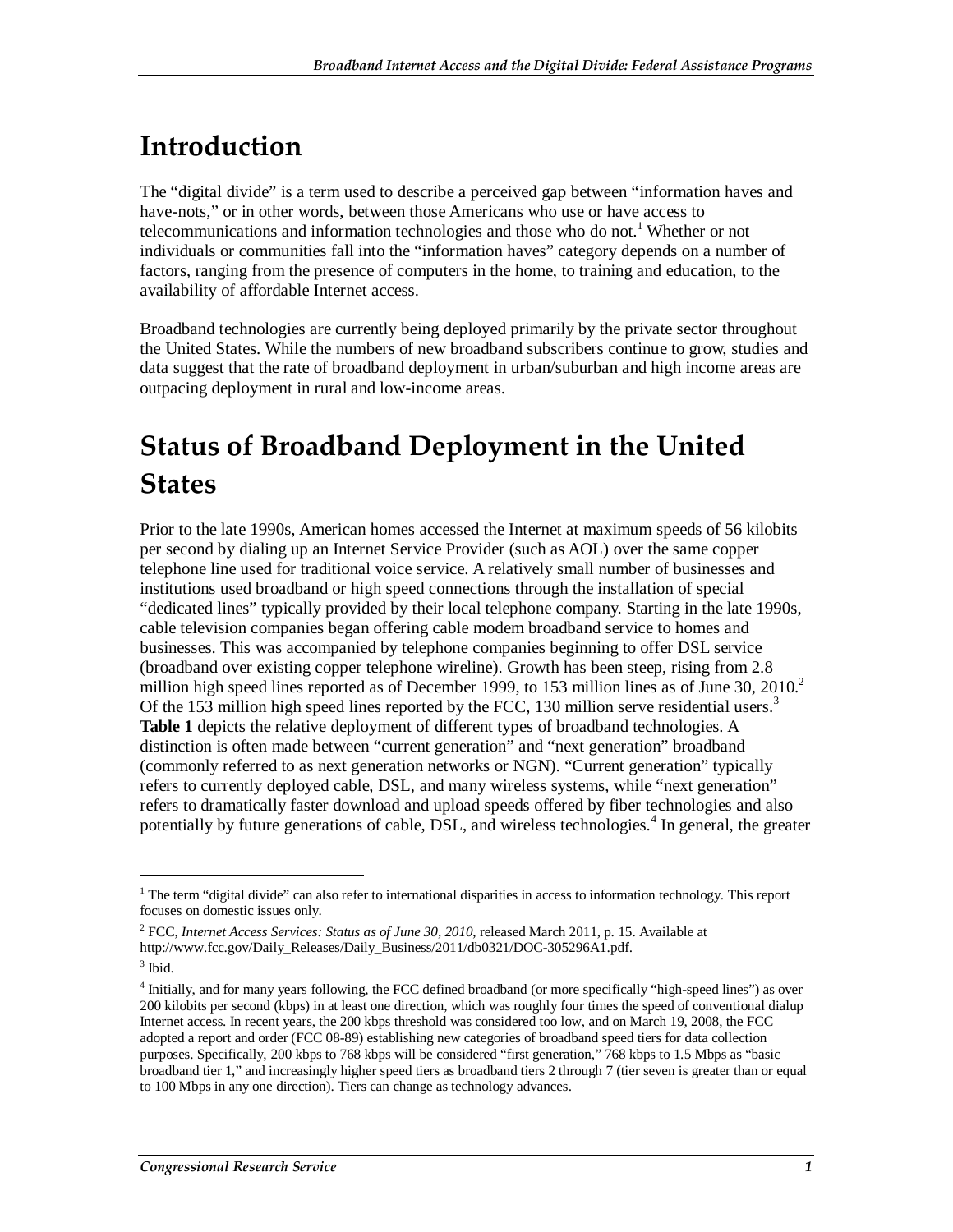the download and upload speeds offered by a broadband connection, the more sophisticated (and potentially valuable) the application that is enabled.

|                        |                                                                     | (as of June 30, 2010)                                                              |                                                                                 |                                                                                                |
|------------------------|---------------------------------------------------------------------|------------------------------------------------------------------------------------|---------------------------------------------------------------------------------|------------------------------------------------------------------------------------------------|
|                        | <b>Connections over</b><br>200 kbps in at<br>least one<br>direction | <b>Residential</b><br>connections over<br>200 kbps in at<br>least one<br>direction | <b>Connections at</b><br>least 3 Mbps<br>downstream and<br>768 kbps<br>upstream | <b>Residential</b><br>connections at<br>least 3 Mbps<br>downstream and<br>768 kbps<br>upstream |
| cable modem            | 28.7%                                                               | 32.3%                                                                              | 65.7%                                                                           | 67.8%                                                                                          |
| <b>DSL</b>             | 20.1%                                                               | 21.0%                                                                              | 13.4%                                                                           | 12.8%                                                                                          |
| Mobile wireless        | 46.5%                                                               | 42.4%                                                                              | 11.4%                                                                           | 10.0%                                                                                          |
| Fiber                  | 2.9%                                                                | 3.2%                                                                               | 9.0%                                                                            | 9.2%                                                                                           |
| All other <sup>a</sup> | 1.7%                                                                | 1.1%                                                                               | 0.6%                                                                            | 0.2%                                                                                           |

#### **Table 1. Percentage of Broadband Technologies by Types of Connection**

**Source:** FCC, Internet Access Services: Status as of June 30, 2010, pp. 23-26.

a. Includes satellite, fixed wireless, power line, and all copper-wire based technologies other than DSL.

Based on the latest FCC broadband connection data, **Table 2** shows the percentages of households with broadband connections by state, both for download connections over 200 kbps and for connections of at least 3 Mbps (which approximates the FCC's National Broadband Availability target). According to the FCC, high speed connections over 200 kbps are reported in 64% of households nationwide, while connections of at least 3 Mbps (download) and 768 kbps (upload) are reported in 33% of households nationwide. Similarly, the U.S. Department of Commerce report, *Digital Nation: Expanding Internet Usage* (based on October 2010 U.S. Census Bureau survey data) found that 68% of U.S. households have adopted broadband.<sup>5</sup> According to the FCC's National Broadband Plan, 290 million Americans—95% of the U.S. population—currently live in housing units with access to terrestrial, fixed broadband infrastructure capable of supporting actual download speeds of at least 4 Mbps. This leaves a "gap" of 14 million people in the United States living in 7 million housing units that do not have access to terrestrial broadband infrastructure capable of this speed.<sup>6</sup>

Meanwhile, according to the National Broadband Map, mandated by the ARRA and released by the NTIA on February 17, 2011, 98.3% of the U.S. population has minimum advertised broadband speeds available (at least 768 kbps download/200 kbps upload), while 95.5% have available advertised speeds of at least 3 Mbps (download) and  $768$  kbps (upload).<sup>7</sup> According to NTIA, 5% to 10% of Americans lack access to broadband at the FCC actual speed benchmark of 4 Mbps (download) and 1 Mbps (upload). $8$ 

<sup>5</sup> U.S. Department of Commerce, National Telecommunications and Information Administration, *Digital Nation: Expanding Internet Usage*, February 2011, p. 2, available at http://www.ntia.doc.gov/reports/2011/ NTIA\_Internet\_Use\_Report\_February\_2011.pdf.

<sup>6</sup> Federal Communications Commission, *Connecting America: The National Broadband Plan, March 17, 2010*, p. 20.

 $^7$  Data as of June 30, 2010. Available at http://www.broadbandmap.gov/summarize/nationwide.

<sup>&</sup>lt;sup>8</sup> National Telecommunications and Information Administration, Press Release, "Commerce's NTIA Unveils National Broadband Map and New Broadband Survey Adoption Results," February 17, 2011, available at (continued...)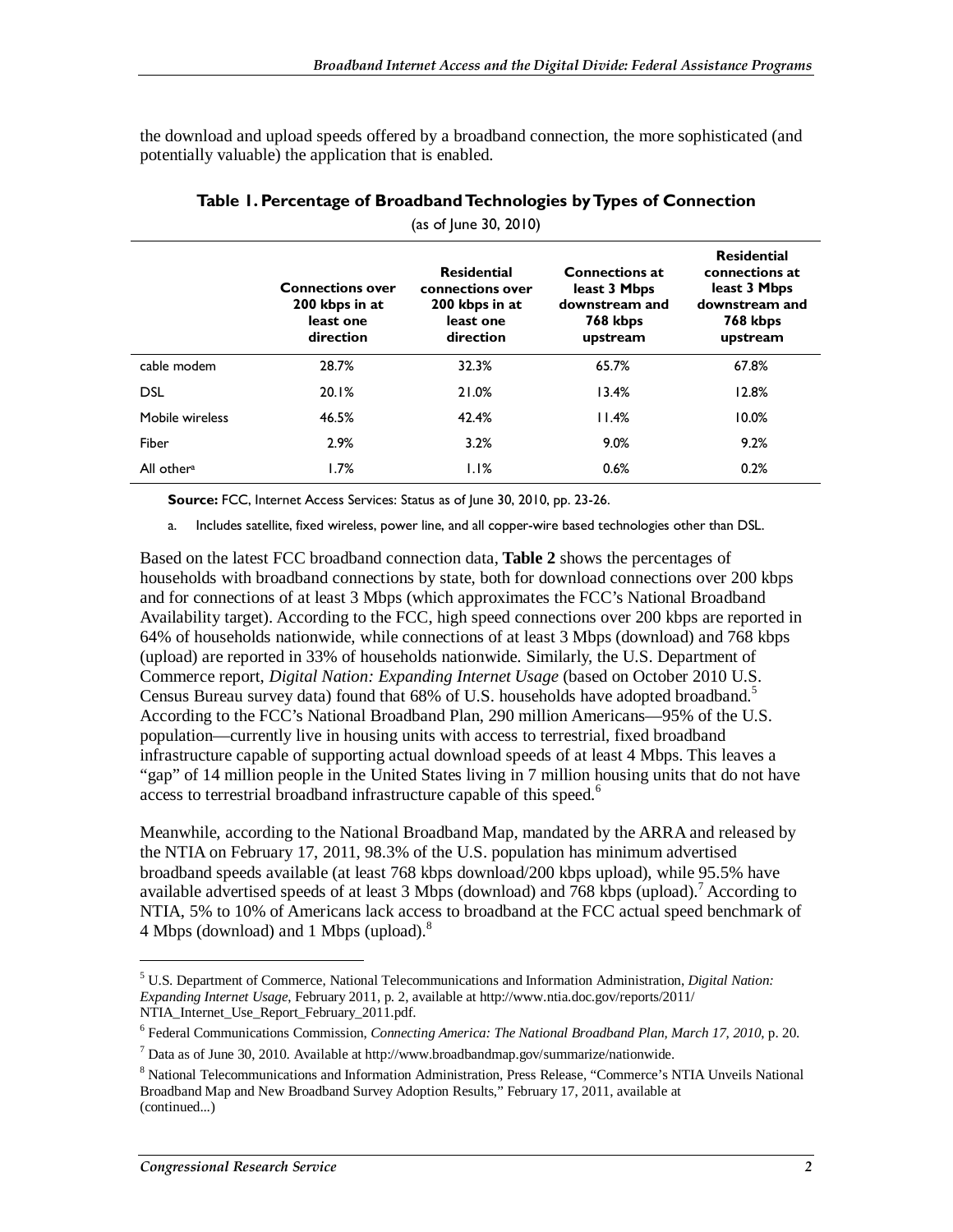Thus, while the broadband *adoption* or *penetration* rate stands at about 65% of U.S. households, broadband *availability* is much higher, at 95% or more of households, which means that approximately 30% of households have access to some type of terrestrial (non-satellite) broadband service, but do not choose to subscribe. An FCC consumer survey, conducted in October and November 2009, found that 35% or 80 million American adults do not use broadband at home, falling into three categories: those who do not use the Internet at all (22%); those who use the Internet but do not have Internet access at home (6%); and those who use dialup to access the Internet (6%). The survey identified three primary reasons why non-adopting Americans do not have broadband: cost, lack of digital literacy, and the perceived insufficient relevance of broadband.<sup>9</sup> Similarly, according to the Department of Commerce report, the two most common reasons cited for not having broadband at home are that it is perceived as not needed or too expensive. Lack of a home computer can also be a major factor.<sup>10</sup> The Department of Commerce report, the FCC's National Broadband Plan, and a survey conducted by the Pew Internet and American Life Project<sup>11</sup> also found disparities in broadband adoption among demographic groups. Populations continuing to lag behind in broadband adoption include people with low incomes, seniors, minorities, the less-educated, non-family households, and the nonemployed.

Meanwhile, the FCC's *Sixth Broadband Deployment Report*, released on July 20, 2010, identified 1,024 counties in the United States (out of a total of 3,230 counties) as "underserved areas." For these data, the FCC defines underserved areas as those with no or minimal numbers of subscribers to broadband service with a minimum speed of 4 Mbps (download)/1 Mbps (upload). These unserved areas are home to 24 million Americans living in 8.9 million households.<sup>1</sup>

|            | <b>Connections over 200</b><br>kbps | <b>Connections at least 3</b><br>mbps downstream and<br>768 kbps upstream |
|------------|-------------------------------------|---------------------------------------------------------------------------|
| Alabama    | 52%                                 | 18%                                                                       |
| Alaska     | 68%                                 | *                                                                         |
| Arizona    | 64%                                 | 38%                                                                       |
| Arkansas   | 48%                                 | 15%                                                                       |
| California | 70%                                 | 38%                                                                       |
| Colorado   | 69%                                 | 46%                                                                       |
|            |                                     |                                                                           |

#### **Table 2. Percentage of Households With Broadband Connections by State**  (as of June 30, 2010)

(...continued)

**.** 

http://www.ntia.doc.gov/press/2011/NationalBroadbandMap\_02172011.html.

9 Horrigan, John, Federal Communications Commission, *Broadband Adoption and Use in America*, OBI Working Paper Series No. 1, February 2010, p. 5, available at http://hraunfoss.fcc.gov/edocs\_public/attachmatch/DOC-296442A1.pdf.

<sup>10</sup> *Digital Nation*, p. 20.

<sup>11</sup> Smith, Aaron, Pew Internet & American Life Project, *Home Broadband 2010*, August 11, 2010, available at http://www.pewinternet.org/~/media//Files/Reports/2010/Home%20broadband%202010.pdf.

<sup>12</sup> Federal Communications Commission, *Sixth Broadband Deployment Report*, FCC 10-129, released July 20, 2010, p. 15, available at http://www.fcc.gov/Daily\_Releases/Daily\_Business/2010/db0720/FCC-10-129A1.pdf.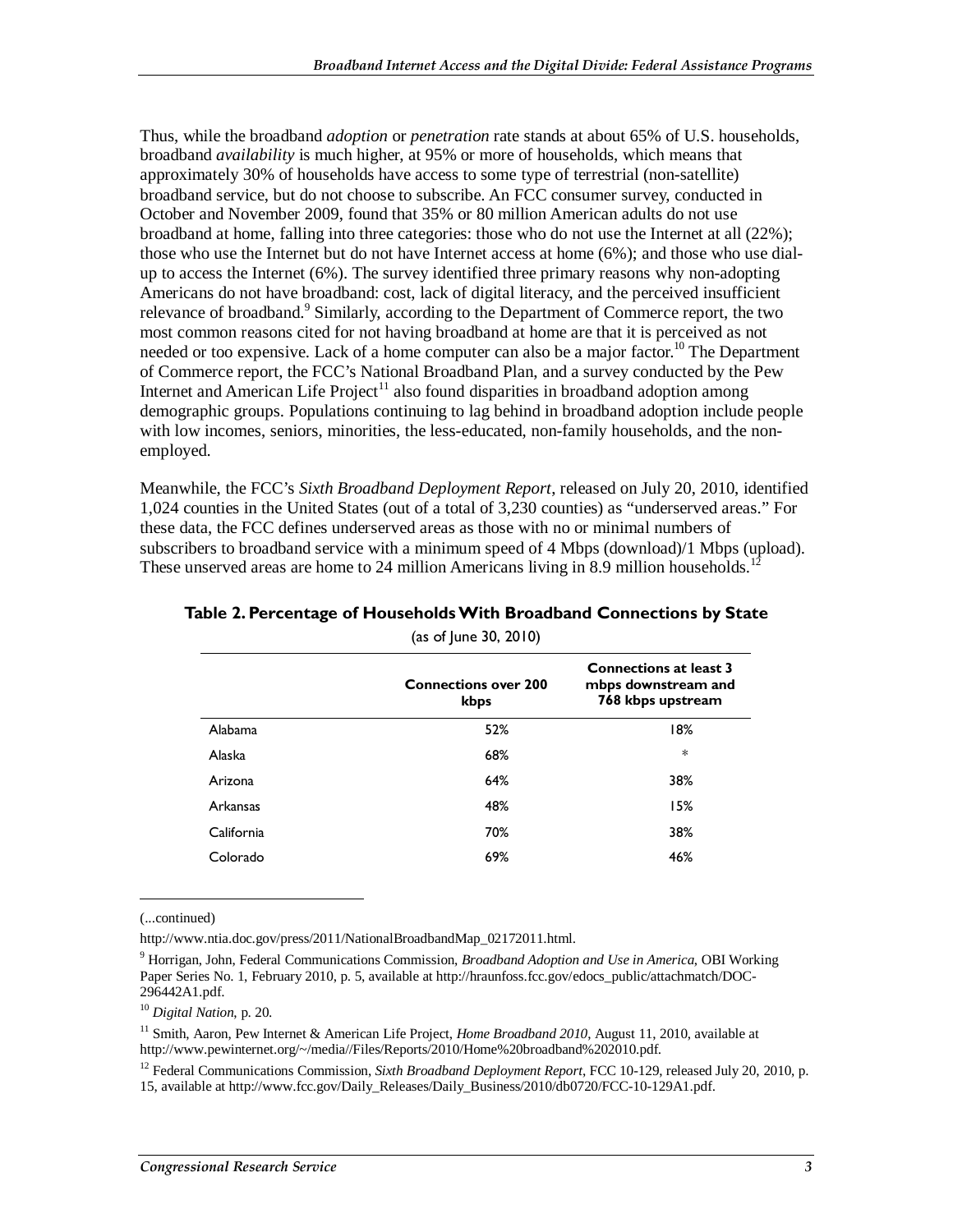|                      | <b>Connections over 200</b><br>kbps | <b>Connections at least 3</b><br>mbps downstream and<br>768 kbps upstream |
|----------------------|-------------------------------------|---------------------------------------------------------------------------|
| Connecticut          | 75%                                 | 46%                                                                       |
| Delaware             | 73%                                 | 60%                                                                       |
| District of Columbia | 66%                                 | 48%                                                                       |
| Florida              | 70%                                 | 35%                                                                       |
| Georgia              | 57%                                 | 27%                                                                       |
| Hawaii               | $\ast$                              | *                                                                         |
| Idaho                | 56%                                 | 12%                                                                       |
| Illinois             | 63%                                 | 31%                                                                       |
| Indiana              | 58%                                 | 29%                                                                       |
| lowa                 | 62%                                 | 15%                                                                       |
| Kansas               | 63%                                 | 22%                                                                       |
| Kentucky             | 55%                                 | 27%                                                                       |
| Louisiana            | 56%                                 | 25%                                                                       |
| Maine                | 68%                                 | 15%                                                                       |
| Maryland             | 71%                                 | 59%                                                                       |
| Massachusetts        | 76%                                 | 64%                                                                       |
| Michigan             | 60%                                 | 35%                                                                       |
| Minnesota            | 65%                                 | 36%                                                                       |
| Mississippi          | 44%                                 | 11%                                                                       |
| Missouri             | 57%                                 | 19%                                                                       |
| Montana              | 59%                                 | 28%                                                                       |
| Nebraska             | 63%                                 | 30%                                                                       |
| Nevada               | 61%                                 | 34%                                                                       |
| New Hampshire        | 79%                                 | 53%                                                                       |
| New Jersey           | 78%                                 | 68%                                                                       |
| New Mexico           | 55%                                 | 26%                                                                       |
| New York             | 71%                                 | 43%                                                                       |
| North Carolina       | 64%                                 | 10%                                                                       |
| North Dakota         | 63%                                 | 29%                                                                       |
| Ohio                 | 63%                                 | 13%                                                                       |
| Oklahoma             | 53%                                 | 21%                                                                       |
| Oregon               | 63%                                 | 44%                                                                       |
| Pennsylvania         | 68%                                 | 44%                                                                       |
| Rhode Island         | 71%                                 | *                                                                         |
| South Carolina       | 58%                                 | 16%                                                                       |
| South Dakota         | 57%                                 | 29%                                                                       |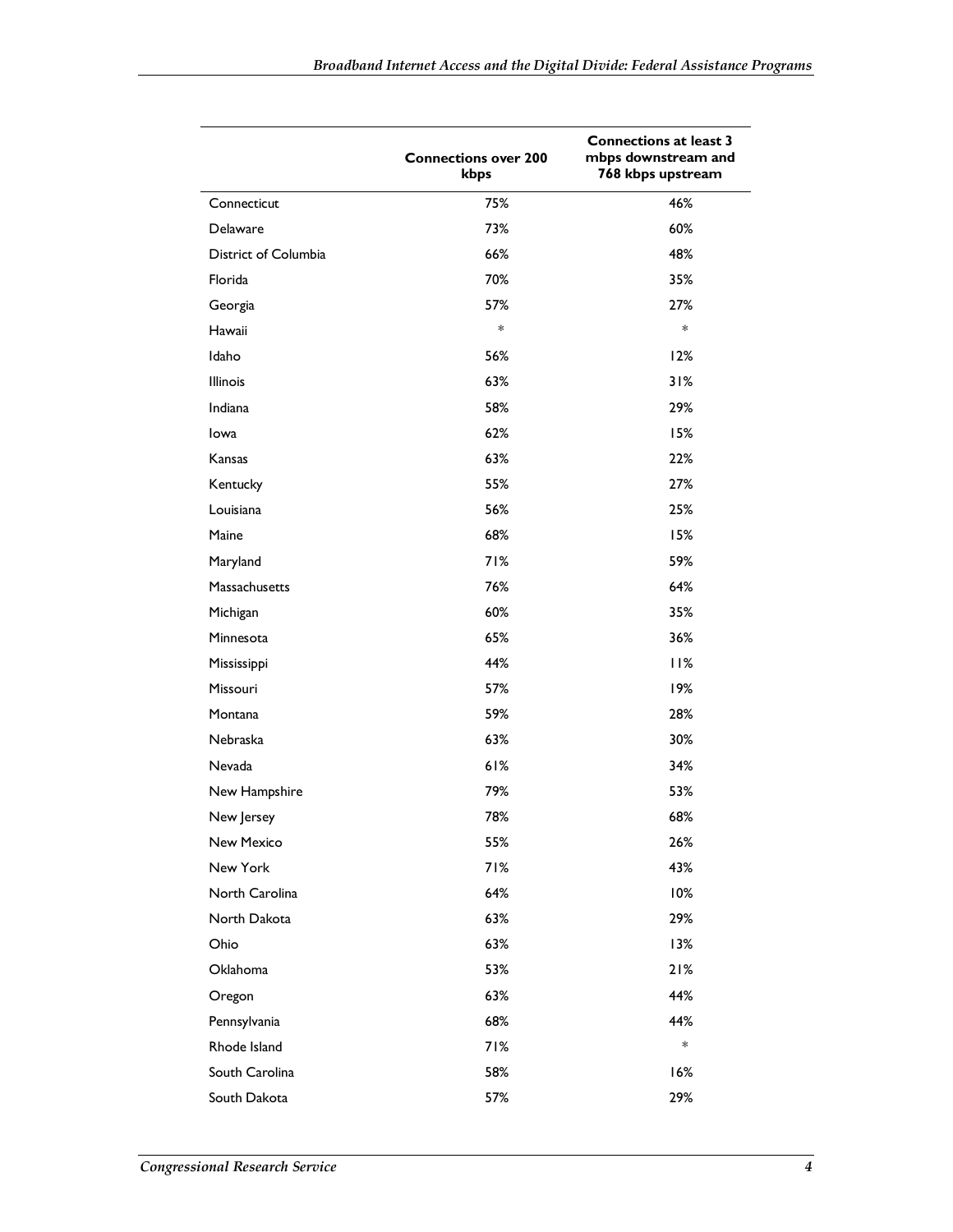|                               | <b>Connections over 200</b><br>kbps | <b>Connections at least 3</b><br>mbps downstream and<br>768 kbps upstream |
|-------------------------------|-------------------------------------|---------------------------------------------------------------------------|
| Tennessee                     | 53%                                 | 28%                                                                       |
| Texas                         | 59%                                 | 20%                                                                       |
| Utah                          | 65%                                 | 40%                                                                       |
| Vermont                       | 69%                                 | 49%                                                                       |
| Virginia                      | 65%                                 | 50%                                                                       |
| Washington                    | 67%                                 | 49%                                                                       |
| West Virginia                 | 50%                                 | 28%                                                                       |
| Wisconsin                     | 63%                                 | 21%                                                                       |
| Wyoming                       | 60%                                 | 36%                                                                       |
| National subscribership ratio | 64%                                 | 33%                                                                       |

**Source:** FCC, *Internet Access Services: Status as of June 30, 2010*, pp. 34-35.

**Notes:** Asterisk (\*) indicates data withheld by the FCC to maintain firm confidentiality. Subscribership ratio is the number of reported residential high speed lines (broadband connections) divided by the number of households in each state.

### **Broadband in Rural Areas13**

While the number of new broadband subscribers continues to grow, the rate of broadband deployment in urban areas appears to be outpacing deployment in rural areas. While there are many examples of rural communities with state of the art telecommunications facilities,<sup>14</sup> recent surveys and studies have indicated that, in general, rural areas tend to lag behind urban and suburban areas in broadband deployment.

- The Department of Commerce report, *Digital Nation*, found that while the digital divide between urban and rural areas has lessened since 2007, it still persists with 70% of urban households accessing broadband service in 2009, compared to 60% of rural households.<sup>15</sup>
- Data from the Pew Internet & American Life Project indicate that while broadband adoption is growing in rural areas, broadband users make up larger percentages of nonrural users than rural users. Pew found that the percentage of all U.S. adults with broadband at home is 70% for non-rural areas and 50% for rural areas.<sup>16</sup>

<sup>&</sup>lt;sup>13</sup> For more information on rural broadband and broadband programs at the Rural Utilities Service, see CRS Report RL33816, *Broadband Loan and Grant Programs in the USDA's Rural Utilities Service*, by Lennard G. Kruger.

<sup>&</sup>lt;sup>14</sup> See for example: National Exchange Carrier Association (NECA), Trends 2006: Making Progress With Broadband, 2006, 26 p. Available at http://www.neca.org/media/trends\_brochure\_website.pdf. 15 *Digital Nation*, p. 16.

<sup>16</sup>*Home Broadband 2010,* p. 8.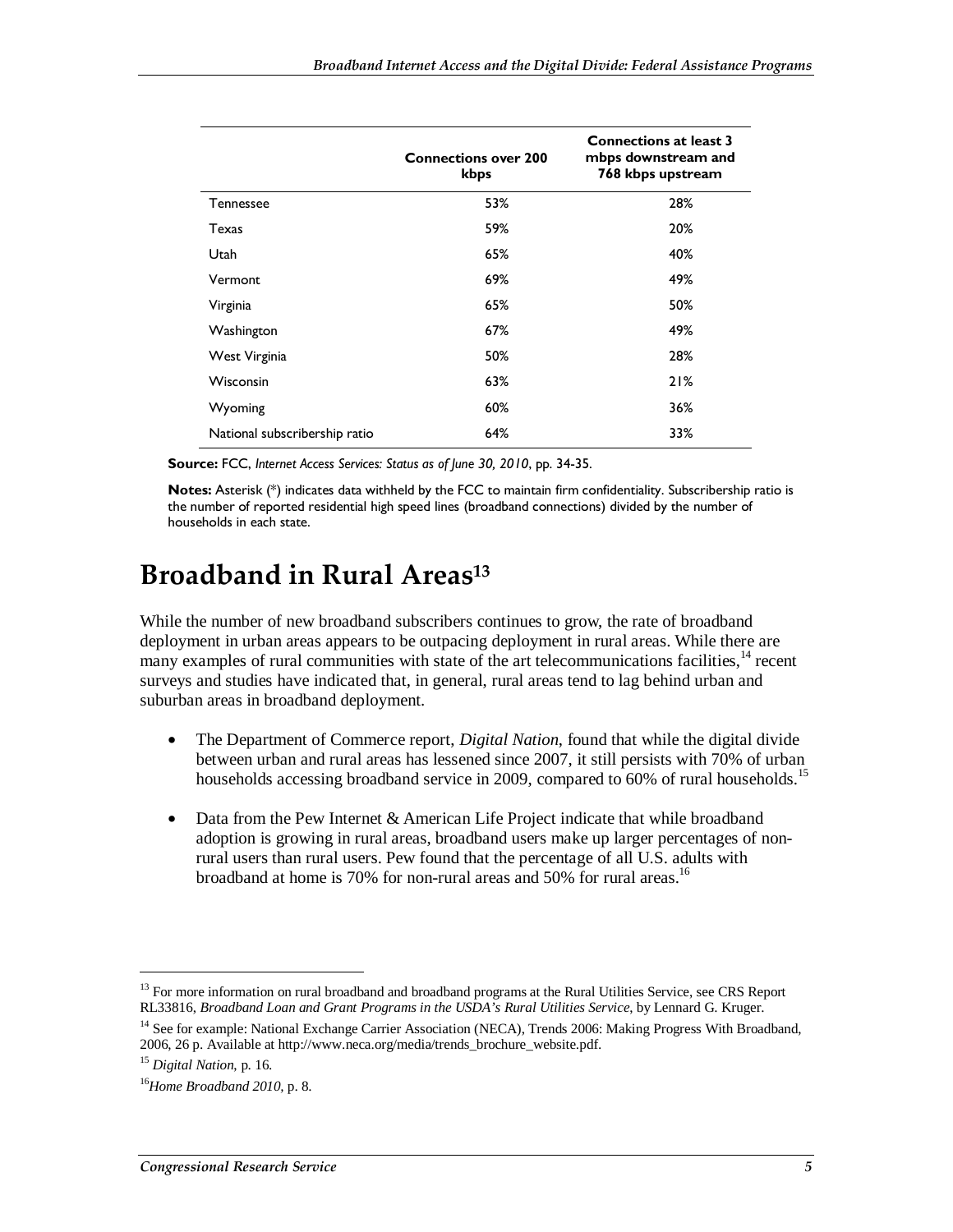- According to data from the National Broadband Map, 98.3% of the population in urban areas have available broadband speeds of at least 3 Mbps (download)/768 kbps (upload), as opposed to 84.8% of the population in rural areas.<sup>17</sup>
- The FCC's *Sixth Broadband Deployment Report*, which identified 1,024 counties as "underserved areas," found that such areas appear to be more rural and have lower income levels than the United States as a whole.<sup>18</sup>

The comparatively lower population density of rural areas is likely the major reason why broadband is less deployed than in more highly populated suburban and urban areas. Particularly for wireline broadband technologies—such as cable modem and DSL—the greater the geographical distances among customers, the larger the cost to serve those customers. Thus, there is often less incentive for companies to invest in broadband in rural areas than, for example, in an urban area where there is more demand (more customers with perhaps higher incomes) and less cost to wire the market area.<sup>19</sup>

Some policymakers believe that disparities in broadband access across American society could have adverse consequences on those left behind, and that advanced telecommunications applications critical for businesses and consumers to engage in e-commerce are increasingly dependent on high speed broadband connections to the Internet. Thus, some say, communities and individuals without access to broadband could be at risk to the extent that connectivity becomes a critical factor in determining future economic development and prosperity. A February 2006 study done by the Massachusetts Institute of Technology for the Economic Development Administration of the Department of Commerce marked the first attempt to quantitatively measure the impact of broadband on economic growth. The study found that "between 1998 and 2002, communities in which mass-market broadband was available by December 1999 experienced more rapid growth in employment, the number of businesses overall, and businesses in IT-intensive sectors, relative to comparable communities without broadband at that time." $^{20}$ 

A June 2007 report from the Brookings Institution found that for every one percentage point increase in broadband penetration in a state, employment is projected to increase by 0.2 to 0.3% per year. For the entire U.S. private non-farm economy, the study projected an increase of about  $300,000$  jobs.<sup>21</sup>

<sup>17</sup> NTIA, National Broadband Map*, Broadband Statistics Report: Broadband Availability in Urban vs. Rural Areas*, p. 7, available at http://www.broadbandmap.gov/download/reports/national-broadband-map-broadband-availability-inrural-vs-urban-areas.pdf.

<sup>18</sup>*Sixth Broadband Deployment Report*, p. 16.

<sup>&</sup>lt;sup>19</sup> The terrain of rural areas can also be a hindrance to broadband deployment because it is more expensive to deploy broadband technologies in a mountainous or heavily forested area. An additional added cost factor for remote areas can be the expense of "backhaul" (e.g., the "middle mile") which refers to the installation of a dedicated line which transmits a signal to and from an Internet backbone which is typically located in or near an urban area.

<sup>20</sup> Gillett, Sharon E., Massachusetts Institute of Technology, *Measuring Broadband's Economic Impact*, report prepared for the Economic Development Administration, U.S. Department of Commerce, February 28, 2006 p. 4.

<sup>21</sup> Crandall, Robert, William Lehr, and Robert Litan, *The Effects of Broadband Deployment on Output and Employment: A Cross-sectional Analysis of U.S. Data*, June 2007, 20 pp. Available at http://www3.brookings.edu/ views/papers/crandall/200706litan.pdf.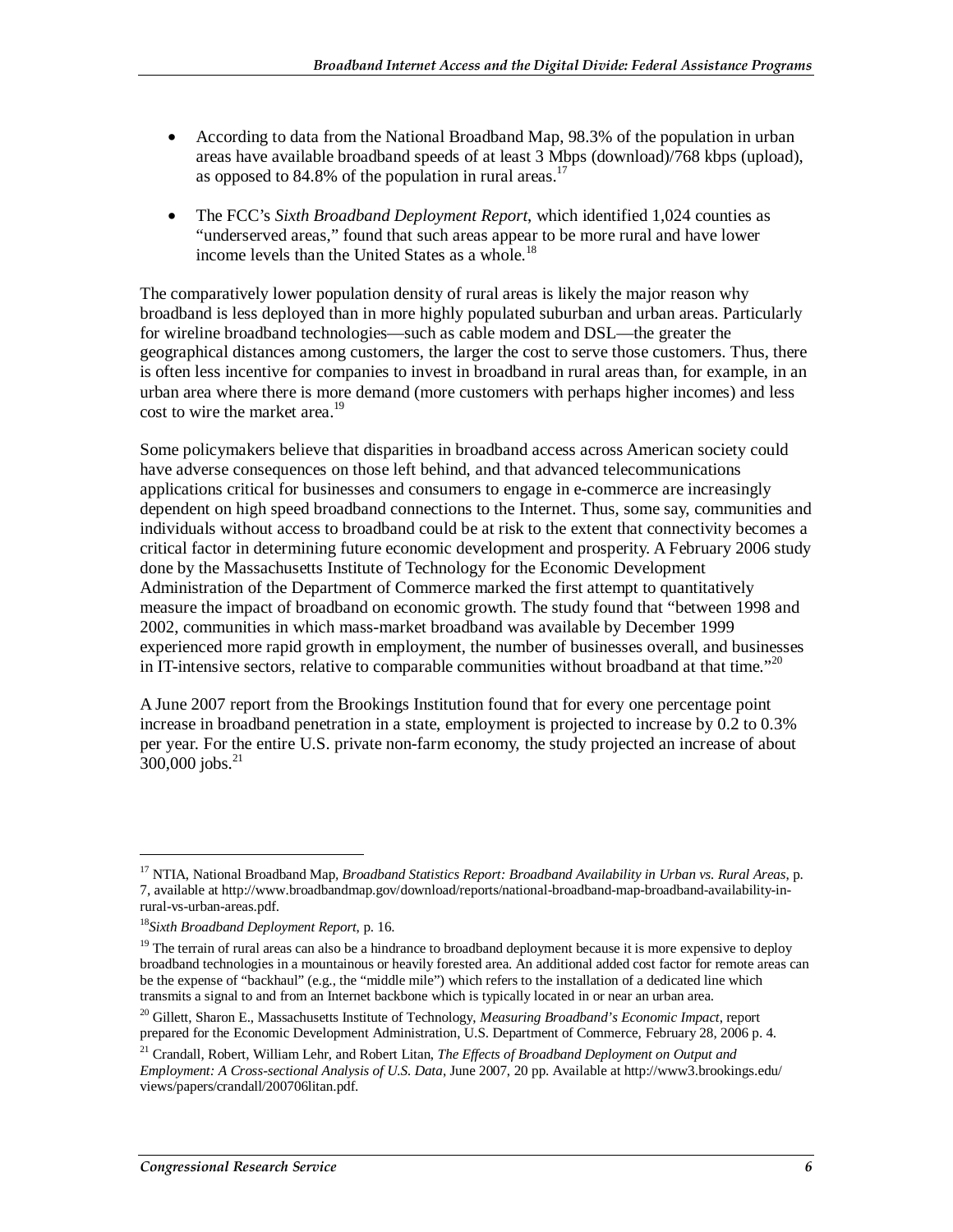Subsequently, a July 2009 study commissioned by the Internet Innovation Alliance found net consumer benefits of home broadband on the order of \$32 billion per year, up from an estimated \$20 billion in consumer benefits from home broadband in 2005.<sup>22</sup>

Some also argue that broadband is an important contributor to U.S. future economic strength with respect to the rest of the world. Data from the Organization for Economic Cooperation and Development (OECD) found the U.S. ranking  $15<sup>th</sup>$  among OECD nations in broadband access per 100 inhabitants as of December 2009.<sup>23</sup> By contrast, in 2001 an OECD study found the U.S. ranking fourth in broadband subscribership per 100 inhabitants (after Korea, Sweden, and Canada).<sup>24</sup> While many argue that declining U.S. performance in international broadband rankings is a cause for concern,<sup>25</sup> others maintain that the OECD data undercount U.S. broadband deployment,<sup>26</sup> and that cross-country broadband deployment comparisons are not necessarily meaningful and are inherently problematic.27 Finally, an issue related to international broadband rankings is the extent to which broadband speeds and prices differ between the U.S. and the rest of the world. $^{28}$ 

### **Is Broadband Deployment Data Adequate?**

Obtaining an accurate snapshot of the status of broadband deployment is problematic. Anecdotes abound of rural and low-income areas which do not have adequate Internet access, as well as those which are receiving access to high-speed, state-of-the-art connections. Rapidly evolving technologies, the constant flux of the telecommunications industry, the uncertainty of consumer wants and needs, and the sheer diversity and size of the nation's economy and geography make the status of broadband deployment very difficult to characterize. The FCC periodically collects broadband deployment data from the private sector via "FCC Form 477"—a standardized

26 National Telecommunications and Information Administration, *Fact Sheet: United States Maintains Information and Communication Technology (ICT) Leadership and Economic Strength*, at http://www.ntia.doc.gov/ntiahome/press/ 2007/ICTleader\_042407.html.

27 See Wallsten, Scott, Progress and Freedom Foundation, *Towards Effective U.S. Broadband Policies*, May 2007, 19 pp. Available at http://www.pff.org/issues-pubs/pops/pop14.7usbroadbandpolicy.pdf. Also see Ford, George, Phoenix Center, *The Broadband Performance Index: What Really Drives Broadband Adoption Across the OECD?*, Phoenix Center Policy Paper Number 33, May 2008, 27 pp; available at http://www.phoenix-center.org/pcpp/PCPP33Final.pdf.

<sup>22</sup> Mark Dutz, Jonathan Orszag, and Robert Willig, *The Substantial Consumer Benefits of Broadband Connectivity for U.S. Households*, Internet Innovation Alliance, July 2009, p. 4, http://internetinnovation.org/files/special-reports/ CONSUMER\_BENEFITS\_OF\_BROADBAND.pdf.

<sup>23</sup> OECD, *OECD Broadband Portal*. Available at http://www.oecd.org/sti/ict/broadband.

<sup>24</sup> OECD, Directorate for Science, Technology and Industry, *The Development of Broadband Access in OECD Countries*, October 29, 2001, 63 pp. For a comparison of government broadband policies, also see OECD, Directorate for Science, Technology and Industry, *Broadband Infrastructure Deployment: The Role of Government Assistance*, May 22, 2002, 42 pp.

<sup>25</sup> See Turner, Derek S., Free Press, *Broadband Reality Check II: The Truth Behind America's Digital Divide*, August 2006, pp 8-11. Available at http://www.freepress.net/files/bbrc2-final.pdf; and Turner, Derek S., Free Press, *'Shooting the Messenger' Myth vs. Reality: U.S. Broadband Policy and International Broadband Rankings*, July 2007, 25 pp., available at http://www.freepress.net/files/shooting\_the\_messenger.pdf.

<sup>&</sup>lt;sup>28</sup> See price and services and speed data on OECD Broadband Portal, available at http://www.oecd.org/sti/ict/ broadband; Turner, Derek S., Free Press, *Broadband Reality Check II: The Truth Behind America's Digital Divide*, August 2006, pp 5-9; Kende, Michael, Analysis Consulting Limited, *Survey of International Broadband Offerings*, October 4, 2006, 12 p, available at http://www.analysys.com/pdfs/BroadbandPerformanceSurvey.pdf; and Atkinson, Robert D., The International Technology and Innovation Foundation, *Explaining International Broadband Leadership*, May 2008, 108 p, available at http://www.itif.org/files/ExplainingBBLeadership.pdf.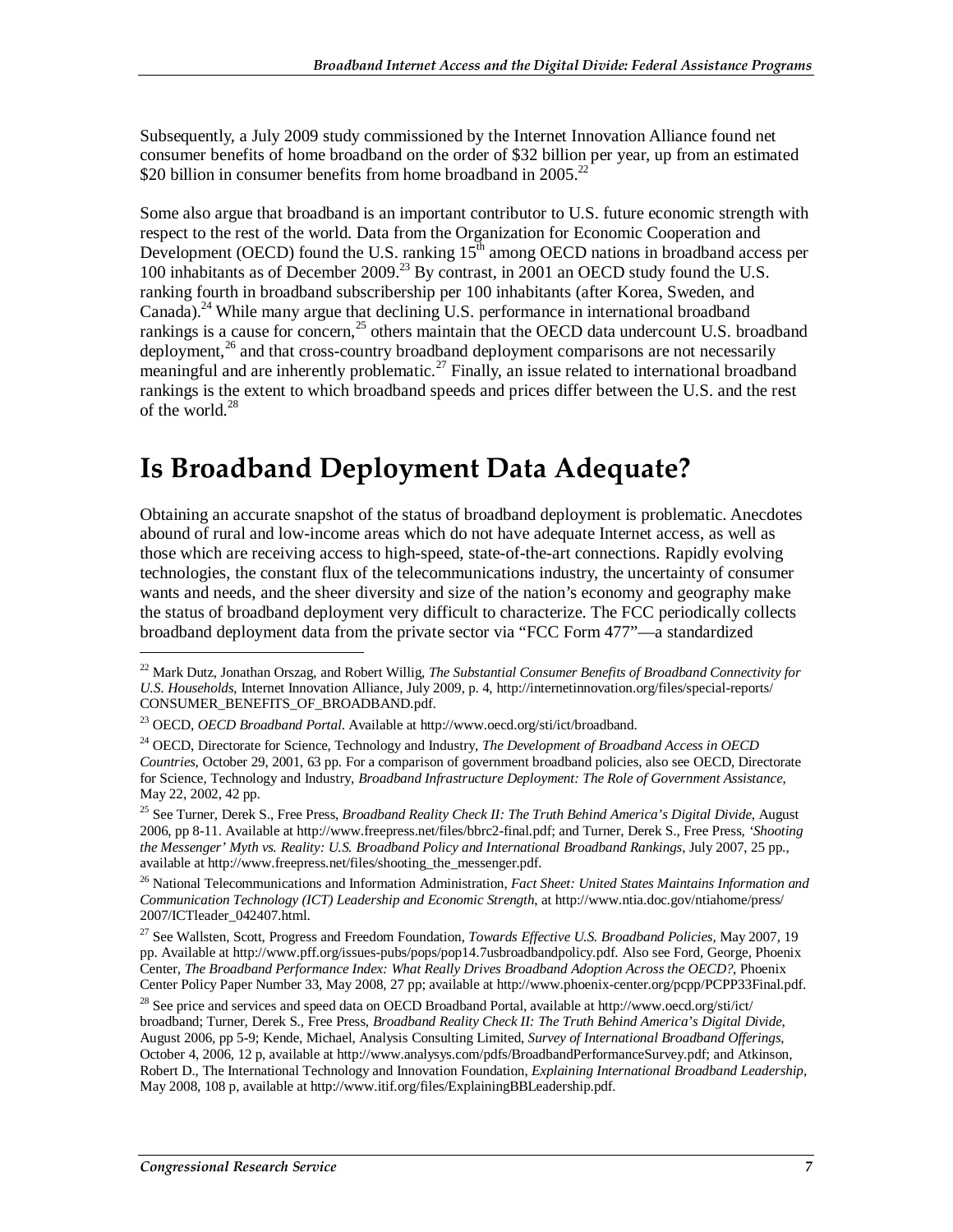information gathering survey. Statistics derived from the Form 477 survey are published every six months. Additionally, data from Form 477 are used as the basis of the FCC's (to date) six broadband deployment reports.

The FCC is working to refine the data used in future Reports in order to provide an increasingly accurate portrayal. In its March 17, 2004 Notice of Inquiry for the *Fourth Report*, the FCC sought comments on specific proposals to improve the FCC Form 477 data gathering program.<sup>29</sup> On November 9, 2004, the FCC voted to expand its data collection program by requiring reports from all facilities based carriers regardless of size in order to better track rural and underserved markets, by requiring broadband providers to provide more information on the speed and nature of their service, and by establishing broadband-over-power line as a separate category in order to track its development and deployment. The FCC Form 477 data gathering program was extended for five years beyond its March 2005 expiration date.<sup>30</sup>

On April 16, 2007, the FCC announced a Notice of Proposed Rulemaking which sought comment on a number of broadband data collection issues, including how to develop a more accurate picture of broadband deployment; gathering information on price, other factors determining consumer uptake of broadband, and international comparisons; how to improve data on wireless broadband; how to collect information on subscribership to voice over Internet Protocol service (VoIP); and whether to modify collection of speed tier information.<sup>31</sup>

On March 19, 2008, the FCC adopted an order that substantially expands its broadband data collection capability. Specifically, the order expands the number of broadband reporting speed tiers to capture more information about upload and download speeds offered in the marketplace, requires broadband providers to report numbers of broadband subscribers by census tract, and improves the accuracy of information collected on mobile wireless broadband deployment. Additionally, in a Further Notice of Proposed Rulemaking, the FCC sought comment on broadband service pricing and availability.<sup>32</sup> The July 2009 data release (providing data as of June 30, 2008) was the final data set gathered under the old FCC Form 477. The February 2010 data report (December 31, 2008 data) reflected the new Form 477 data collection requirements.

Meanwhile, during the  $110<sup>th</sup>$  Congress, state initiatives to collect broadband deployment data in order to promote broadband in underserved areas were viewed as a possible model for governmental efforts to encourage broadband. The Broadband Data Improvement Act was enacted by the  $110^{th}$  Congress and became P.L. 110-385 on October 10, 2008. The law requires the FCC to collect demographic information on unserved areas, data comparing broadband service with 75 communities in at least 25 nations abroad, and data on consumer use of

<sup>29</sup> Federal Communications Commission, *Notice of Inquiry*, "Concerning the Deployment of Advanced Telecommunications Capability to All Americans in a Reasonable and Timely Fashion, and possible Steps to Accelerate Such Deployment Pursuant to Section 706 of the Telecommunications Act of 1996," FCC 04-55, March 17, 2004, p. 6.

<sup>30</sup> FCC News Release, *FCC Improves Data Collection to Monitor Nationwide Broadband Rollout*, November 9, 2004. Available at http://hraunfoss.fcc.gov/edocs\_public/attachmatch/DOC-254115A1.pdf.

<sup>&</sup>lt;sup>31</sup> Federal Communications Commission, *Notice Proposed Rulemaking*, "Development of Nationwide Broadband Data to Evaluate Reasonable and Timely Deployment of Advanced Services to All Americans, Improvement of Wireless Broadband Subscribership Data, and Development of Data on Interconnected Voice Over Internet Protocol (VoIP) Subscribership," WC Docket No. 07-38, FCC 07-17, released April 16, 2007, 56 pp.

<sup>&</sup>lt;sup>32</sup> FCC, News Release, "FCC Expands, Improves Broadband Data Collection," March 19, 2008. Available at http://hraunfoss.fcc.gov/edocs\_public/attachmatch/DOC-280909A1.pdf.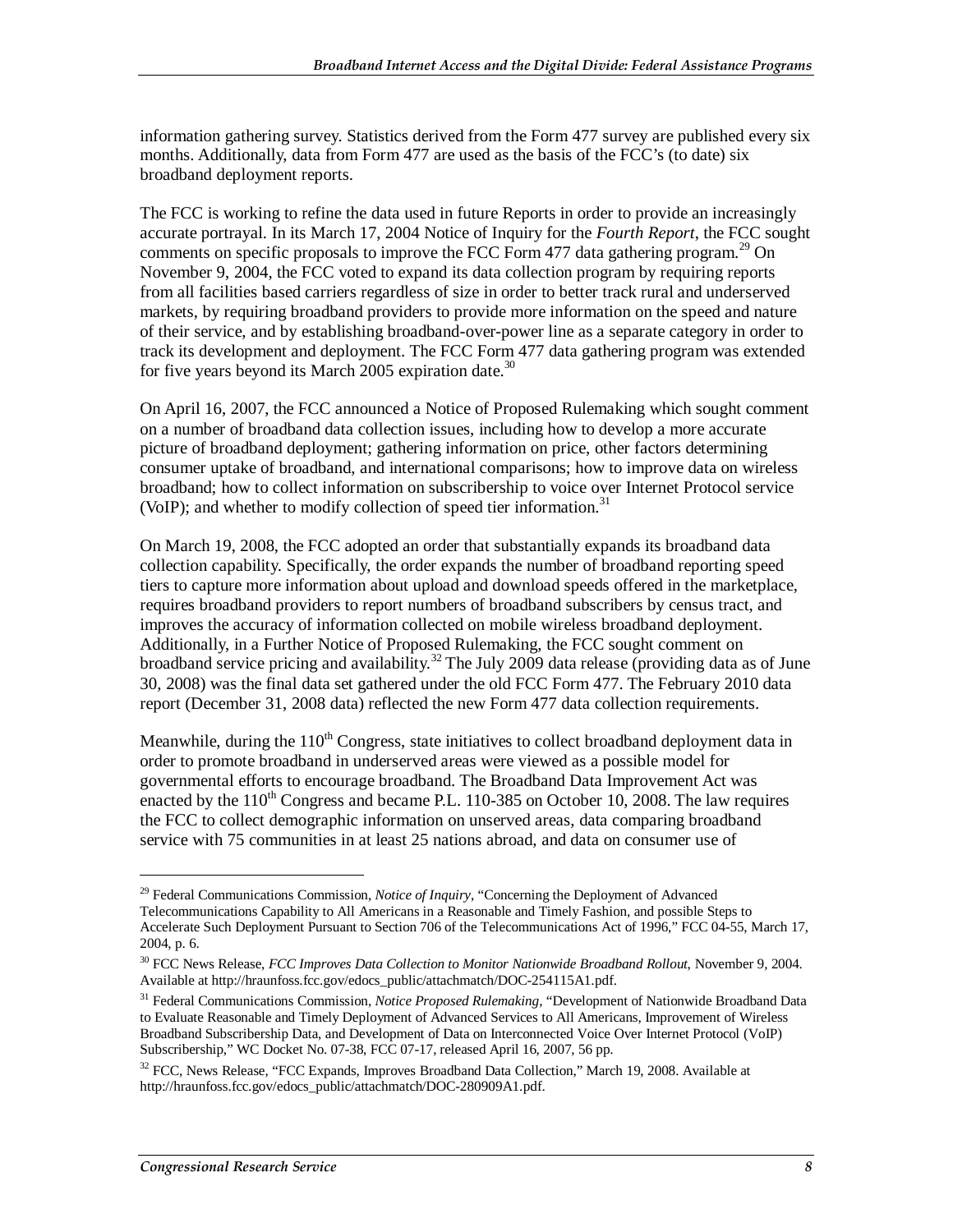broadband. The act also directs the Census Bureau to collect broadband data, the Government Accountability Office to study broadband data metrics and standards, and the Department of Commerce to provide grants supporting state broadband initiatives.

P.L. 111-5, the American Recovery and Reinvestment Act, provided NTIA with an appropriation of \$350 million to implement the Broadband Data Improvement Act and to develop and maintain a national broadband inventory map. The National Broadband Map was released on February 17, 2011 (www.broadbandmap.gov) and will be updated every six months.<sup>33</sup>

Finally, the FCC's National Broadband Plan addressed the broadband data issue, recommending that the FCC and the U.S. Bureau of Labor Statistics (BLS) should collect more detailed and accurate data on actual availability, penetration, prices, churn, and bundles offered by broadband service providers to consumers and businesses, and should publish analyses of these data.

### **Broadband and the Federal Role**

The Telecommunications Act of 1996 (P.L. 104-104) addressed the issue of whether the federal government should intervene to prevent a "digital divide" in broadband access. Section 706 requires the FCC to determine whether "advanced telecommunications capability [i.e., broadband or high-speed access] is being deployed to all Americans in a reasonable and timely fashion."

Since 1999, the FCC has adopted and released six reports pursuant to Section 706. The first five reports formally concluded that the deployment of advanced telecommunications capability to all Americans is reasonable and timely. The sixth 706 report was adopted on July 16, 2010, and released on July 20, 2010.<sup>34</sup> Unlike the first five 706 reports, the *Sixth Broadband Deployment Report* concluded that "broadband is not being deployed to all Americans in a reasonable and timely fashion." According to the sixth 706 report:

Our analysis shows that roughly 80 million American adults do not subscribe to broadband at home, and approximately 14 to 24 million Americans do not have access to broadband today. The latter group appears to be disproportionately lower-income Americans and Americans who live in rural areas. The goal of the statute, and the standard against which we measure our progress, is universal broadband availability. We have not achieved this goal today, nor does it appear that we will achieve success without changes to present policies. The evidence further indicates that market forces alone are unlikely to ensure that the unserved minority of Americans will be able to obtain the benefits of broadband anytime in the near future. Therefore, if we remain on our current course, a large number of Americans likely will remain excluded from the significant benefits of broadband that most other Americans can access today. Given the ever-growing importance of broadband to our society, we are unable

<sup>&</sup>lt;sup>33</sup> For more information on the national broadband mapping program and the State Broadband Data and Development Program, see http://www.ntia.doc.gov/broadbandgrants/broadbandmapping.html.

<sup>34</sup> Federal Communications Commission, *Sixth Broadband Deployment Report*, "In the Matter of Inquiry Concerning the Deployment of Advanced Telecommunications Capability to All Americans in a Reasonable and Timely Fashion, and Possible Steps to Accelerate Such Deployment Pursuant to Section 706 of the Telecommunications Act of 1996, as Amended by the Broadband Data Improvement Act," GN Docket No. 09-137, FCC 10-129, Adopted July 16, 2010, Released July 20, 2010, 79 pp., available at http://www.fcc.gov/Daily\_Releases/Daily\_Business/2010/db0720/FCC-10- 129A1.pdf.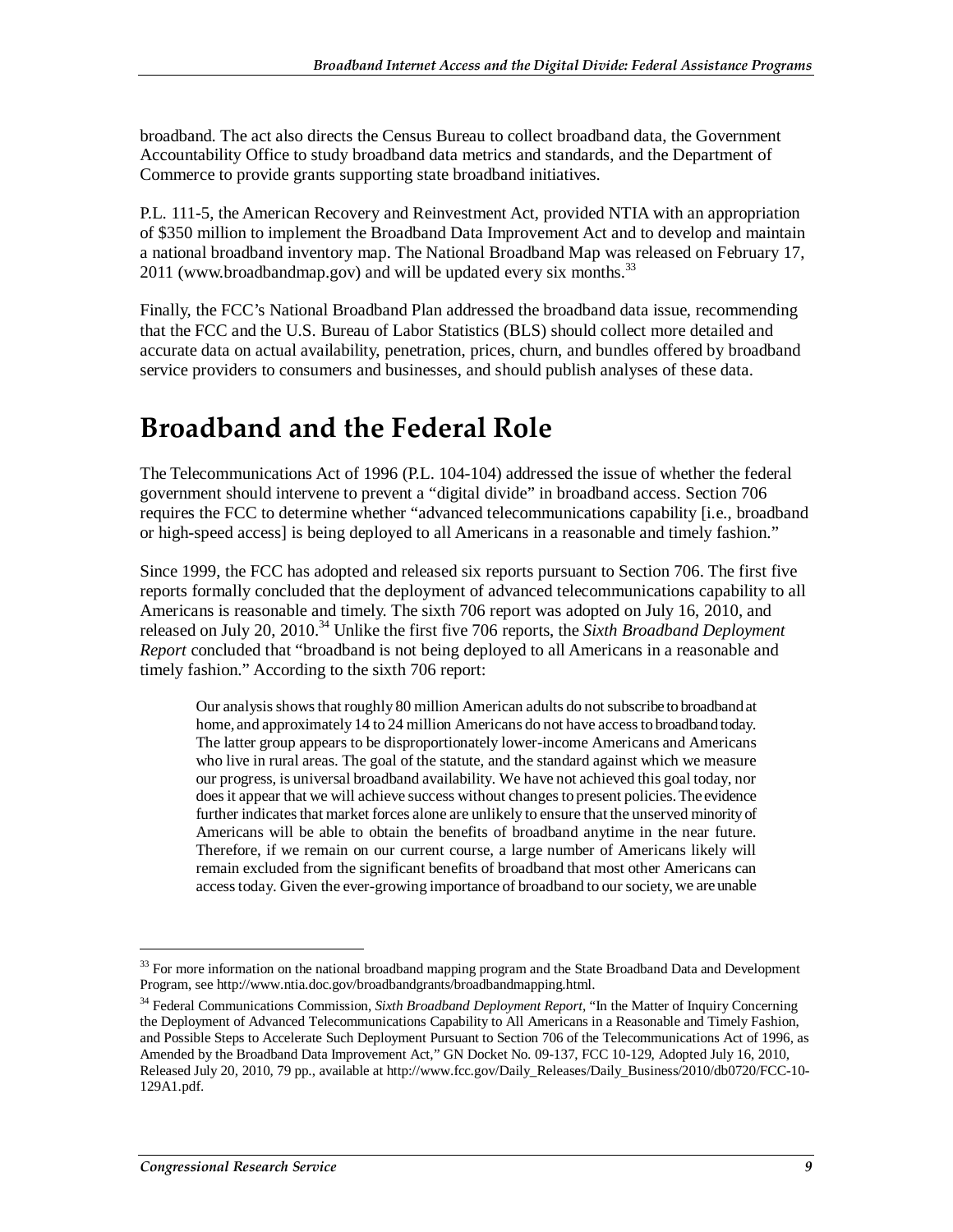to conclude that broadband is being reasonably and timely deployed to all Americans in this situation.<sup>35</sup>

FCC Commissioners Robert McDowell and Meredith Baker issued dissenting statements, maintaining that there is insufficient justification for the 706 report conclusion that broadband is not being deployed in a reasonable and timely fashion. The dissenting commissioners argued that the report's conclusions are inappropriately based on subscribership data (as opposed to deployment data); that since the late 1990s, broadband deployment by the private sector has been and continues to be robust; and that it is inappropriate and misleading to set a rigid broadband speed standard of 4Mbps (download)/1 Mbps (upload) in order to determine whether or not broadband is being deployed.<sup>36</sup>

Section 706 of the Telecommunications Act of 1996 states that if the FCC formally determines that broadband is not being deployed in a reasonable and timely fashion, the FCC is directed "take immediate action to accelerate deployment of such capability by removing barriers to infrastructure investment and by promoting competition in the telecommunications market." According to the *Sixth Broadband Deployment Report*, the FCC has already begun this action by initiating various proceedings to implement the National Broadband Plan. According to the sixth 706 report, "through these proceedings, and others still to be commenced, we will work to ensure that broadband is being deployed to all Americans in a reasonable and timely fashion."<sup>37</sup>

#### **The National Broadband Plan**

As mandated by the ARRA, on March 16, 2010, the FCC publically released its report, *Connecting America: The National Broadband Plan*. 38 The National Broadband Plan (NBP) seeks to "create a high-performance America" which the FCC defines as "a more productive, creative, efficient America in which affordable broadband is available everywhere and everyone has the means and skills to use valuable broadband applications."<sup>39</sup> In order to achieve this mission, the NBP recommends that the country set six goals for 2020:

- Goal No. 1: At least 100 million U.S. homes should have affordable access to actual download speeds of at least 100 megabits per second and actual upload speeds of at least 50 megabits per second.
- Goal No. 2: The United States should lead the world in mobile innovation, with the fastest and most extensive wireless networks of any nation.
- Goal No. 3: Every American should have affordable access to robust broadband service, and the means and skills to subscribe if they so choose.
- Goal No. 4: Every American community should have affordable access to at least 1 gigabit per second broadband service to anchor institutions such as schools, hospitals and government buildings.

<sup>35</sup> Ibid., p. 19.

<sup>36</sup> Ibid., p. 74, 77.

 $37$  Ibid., p. 20.

<sup>38</sup> Available at http://www.broadband.gov/plan/. For more information on the National Broadband Plan, see CRS Report R41324, *The National Broadband Plan*, by Lennard G. Kruger et al.

<sup>39</sup> Federal Communications Commission, Connecting America: *The National Broadband Plan*, March 17, 2010, p. 9.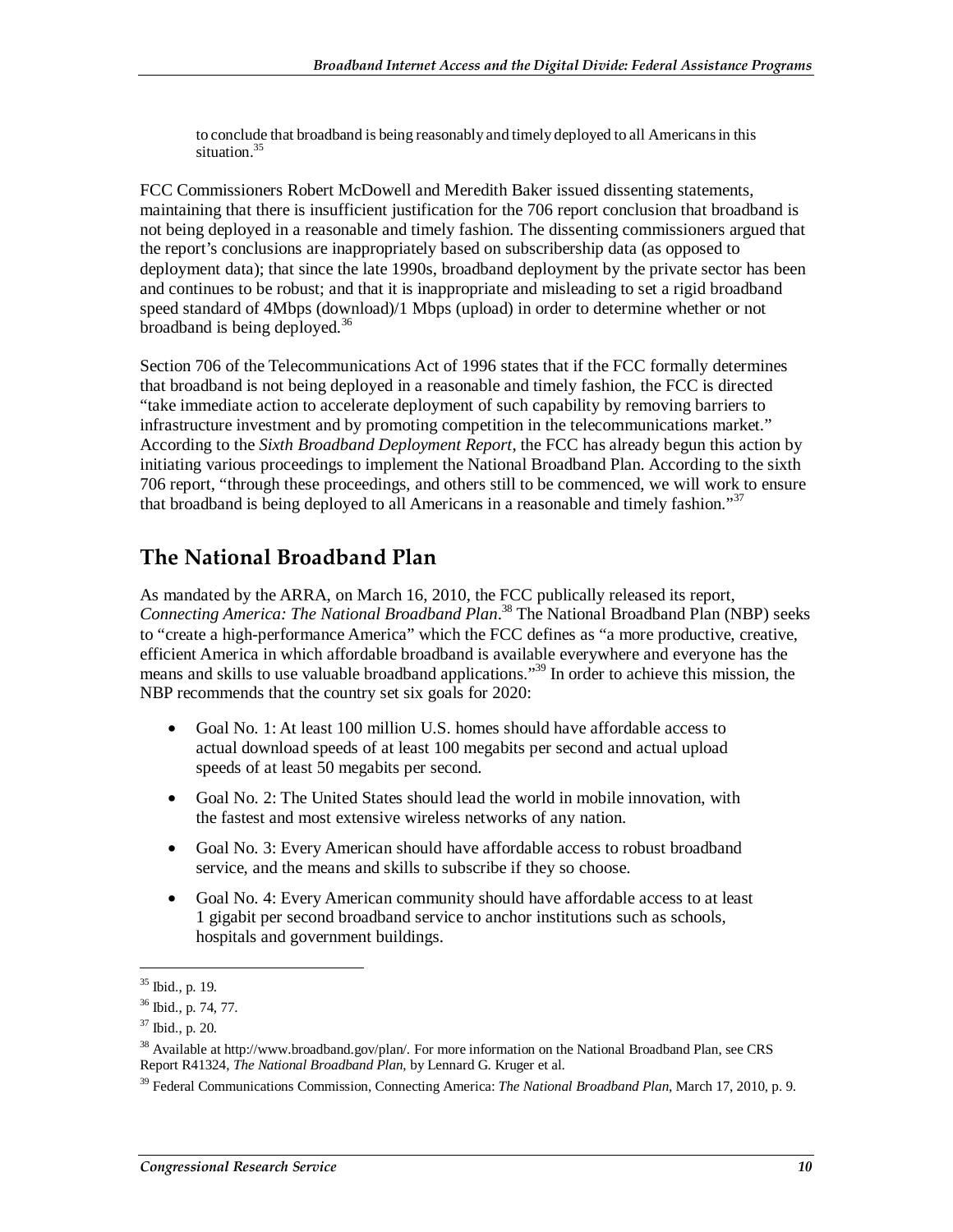- Goal No. 5: To ensure the safety of the American people, every first responder should have access to a nationwide, wireless, interoperable broadband public safety network.
- Goal No. 6: To ensure that America leads in the clean energy economy, every American should be able to use broadband to track and manage their real-time energy consumption.

The National Broadband Plan is categorized into three parts:

- **Part I (Innovation and Investment)** which "discusses recommendations to maximize innovation, investment and consumer welfare, primarily through competition. It then recommends more efficient allocation and management of assets government controls or influences."<sup>40</sup> The recommendations address a number of issues, including spectrum policy, improved broadband data collection, broadband performance standards and disclosure, special access rates, interconnection, privacy and cybersecurity, child online safety, poles and rightsof-way, research and experimentation (R&E) tax credits, R&D funding.
- **Part II (Inclusion)** which "makes recommendations to promote inclusion—to ensure that all Americans have access to the opportunities broadband can provide."41 Issues include reforming the Universal Service Fund, intercarrier compensation, federal assistance for broadband in Tribal lands, expanding existing broadband grant and loan programs at the Rural Utilities Service, enable greater broadband connectivity in anchor institutions, and improved broadband adoption and utilization especially among disadvantaged and vulnerable populations.
- **Part III (National Purposes)** which "makes recommendations to maximize the use of broadband to address national priorities. This includes reforming laws, policies and incentives to maximize the benefits of broadband in areas where government plays a significant role."<sup>42</sup> National purposes include health care, education, energy and the environment, government performance, civic engagement, and public safety. Issues include telehealth and health IT, online learning and modernizing educational broadband infrastructure, digital literacy and job training, smart grid and smart buildings, federal support for broadband in small businesses, telework within the federal government, cybersecurity and protection of critical broadband infrastructure, copyright of public digital media, interoperable public safety communications, next generation 911 networks and emergency alert systems.

The release of the National Broadband Plan is seen by many as a precursor towards the development of a national broadband policy—whether comprehensive or piecemeal—that will likely be shaped and developed by Congress, the FCC, and the Administration. Upon release of the NBP, President Obama issued the following statement:

<sup>40</sup> Ibid., p. 11.

 $41$  Ibid.

 $42$  Ibid.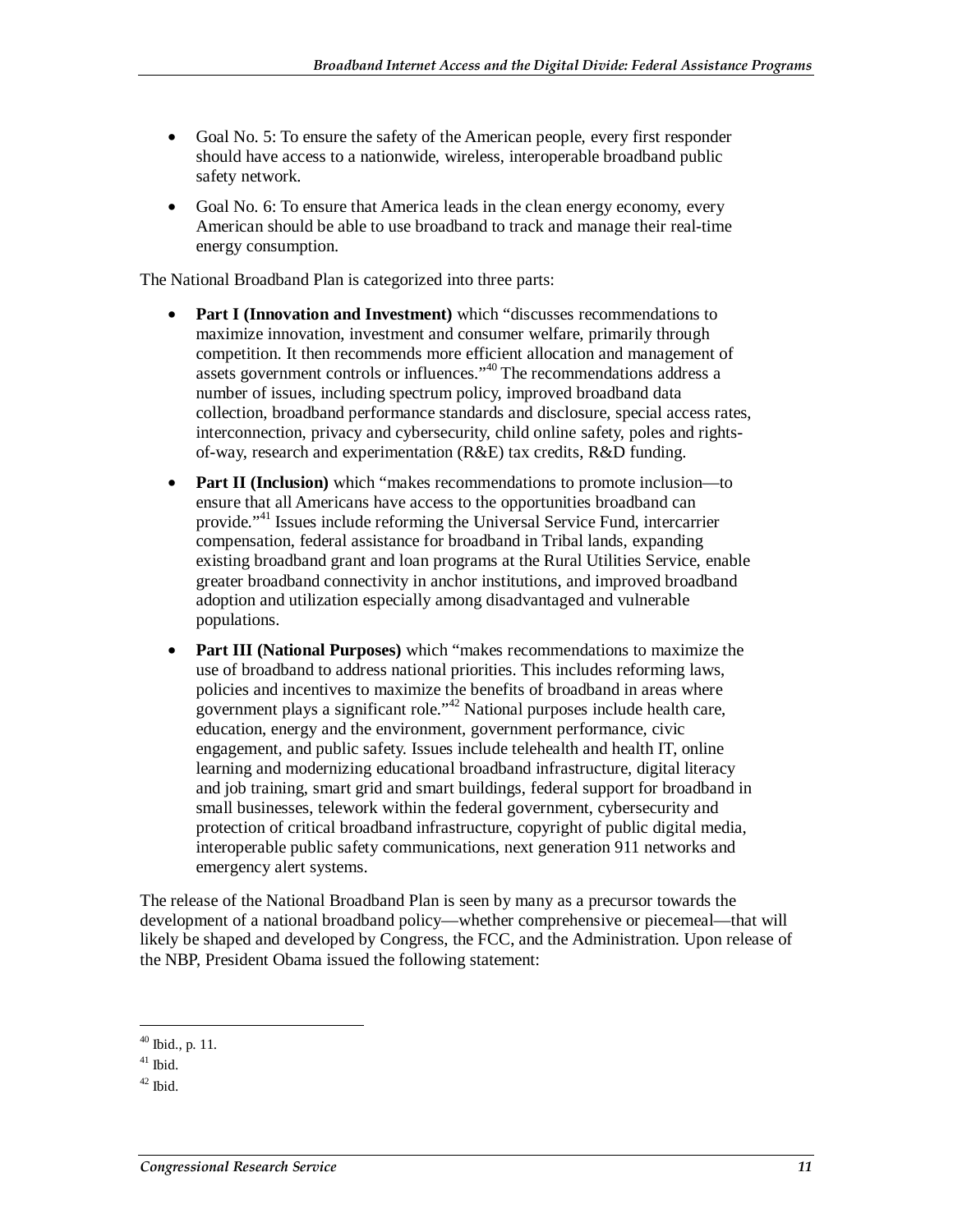My Administration will build upon our efforts over the past year to make America's nationwide broadband infrastructure the world's most powerful platform for economic growth and prosperity, including improving access to mobile broadband, maximizing technology innovation, and supporting a nationwide, interoperable public safety wireless broadband network.<sup>43</sup>

Meanwhile, Congress will play a major role in implementing the National Broadband Plan, both by considering legislation to implement NBP recommendations, and by overseeing broadband activities conducted by the FCC and executive branch agencies.

### **Current Federal Broadband Programs**

With the conclusion of grant and loan awards announced by the broadband programs temporarily established by the American Recovery and Reinvestment Act of 2009 (P.L. 111-5), $^{44}$  the Rural Broadband Access Loan and Loan Guarantee Program and the Community Connect Broadband Grants, both at the Rural Utilities Service of the U.S. Department of Agriculture, are currently the only ongoing federal funding programs *exclusively* dedicated to deploying broadband infrastructure. However, there exist other federal programs that provide financial assistance for various aspects of telecommunications development. The major vehicle for funding telecommunications development, particularly in rural and low-income areas, is the Universal Service Fund (USF). While the USF's High Cost Program does not *explicitly* fund broadband infrastructure, subsidies are used, in many cases, to upgrade existing telephone networks so that they are capable of delivering high-speed services. Additionally, subsidies provided by USF's Schools and Libraries Program and Rural Health Care Program are used for a variety of telecommunications services, including broadband access.

**Table 3** (at the end of this report) shows selected federal domestic assistance programs throughout the federal government that currently can be associated with broadband and telecommunications development. The table categorizes the programs in three ways: programs exclusively devoted to the deployment of broadband infrastructure; programs which focus on or include deployment of telecommunications infrastructure generally (which typically can and does include broadband); and applications-specific programs which fund some aspect of broadband access or adoption as a means towards supporting a particular application, such as distance learning or telemedicine.

#### **Rural Utilities Service Programs**

The Rural Electrification Administration (REA), subsequently renamed the Rural Utilities Service (RUS), was established by the Roosevelt Administration in 1935. Initially, it was established to provide credit assistance for the development of rural electric systems. In 1949, the mission of REA was expanded to include rural telephone providers. Congress further amended the Rural Electrification Act in 1971 to establish within REA a Rural Telephone Account and the Rural Telephone Bank (RTB). Rural Telephone Loans and Loan Guarantees provide long-term direct

<sup>&</sup>lt;sup>43</sup> The White House, Office of the Press Secretary, "Statement from the President on the National Broadband Plan," March 16, 2010, available at http://www.whitehouse.gov/the-press-office/statement-president-national-broadband-plan.

<sup>44</sup> See CRS Report R40436, *Broadband Infrastructure Programs in the American Recovery and Reinvestment Act*, by Lennard G. Kruger.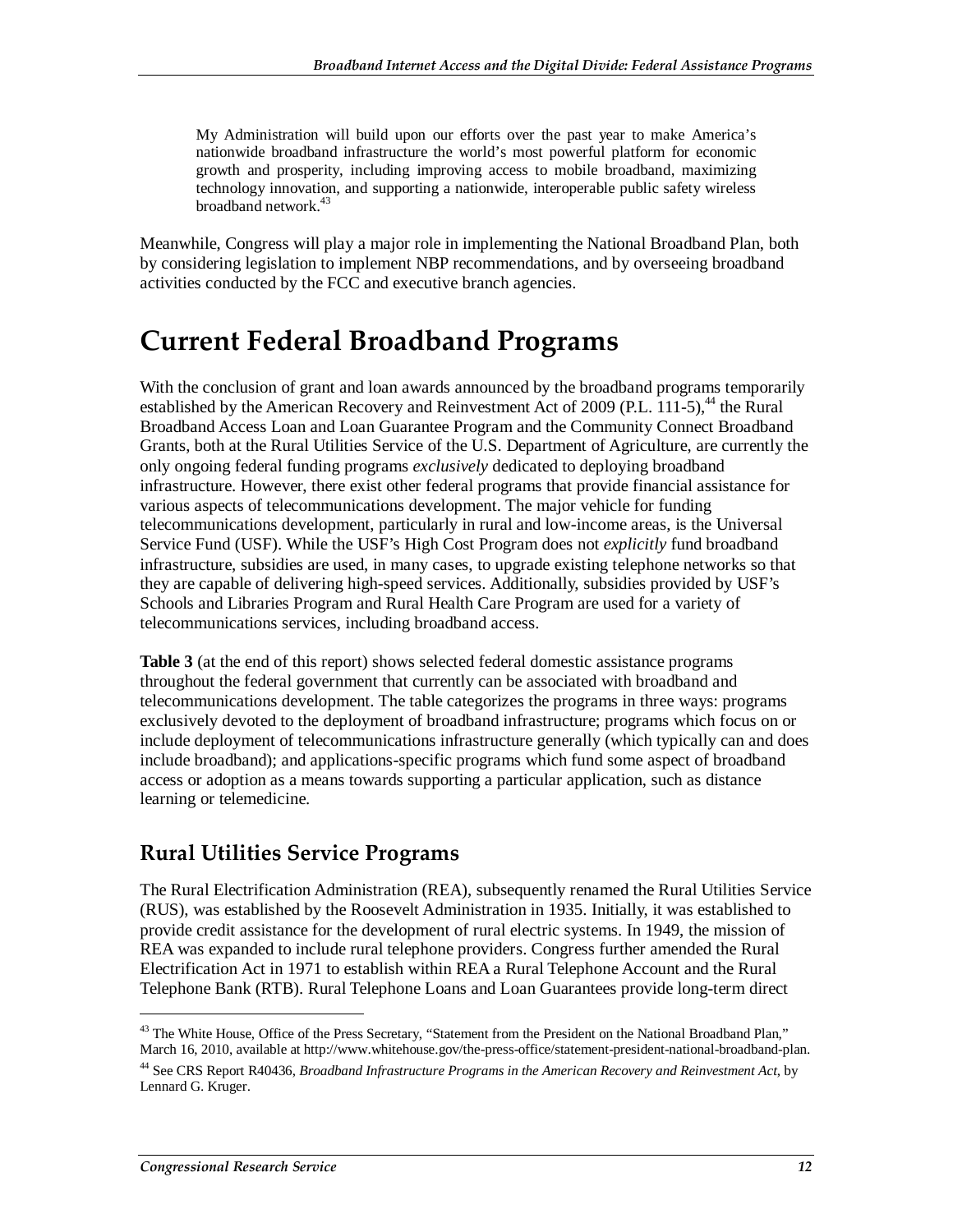and guaranteed loans for telephone lines, facilities, or systems to furnish and improve telecommunications service in rural areas. The RTB—liquidated in FY2006—was a publicprivate partnership intended to provide additional sources of capital that would supplement loans made directly by RUS. Another program, the Distance Learning and Telemedicine Program, specifically addresses health care and education needs of rural America.

RUS implements two programs specifically targeted at providing assistance for broadband deployment in rural areas: the Rural Broadband Access Loan and Loan Guarantee Program and Community Connect Broadband Grants. The  $110<sup>th</sup>$  Congress reauthorized and reformed the Rural Broadband Access Loan and Loan Guarantee program as part of the 2008 farm bill (P.L. 110- 234). For further information on rural broadband and the RUS broadband programs, see CRS Report RL33816, *Broadband Loan and Grant Programs in the USDA's Rural Utilities Service*, by Lennard G. Kruger.

#### **The Universal Service Concept and the FCC45**

Since its creation in 1934 the Federal Communications Commission (FCC) has been tasked with "mak[ing] available, so far as possible, to all the people of the United States ... a rapid, efficient, Nation-wide, and world-wide wire and radio communications service with adequate facilities at reasonable charges."46 This mandate led to the development of what has come to be known as the universal service concept.

The universal service concept, as originally designed, called for the establishment of policies to ensure that telecommunications services are available to all Americans, including those in rural, insular and high cost areas, by ensuring that rates remain affordable. Over the years this concept fostered the development of various FCC policies and programs to meet this goal. The FCC offers universal service support through a number of direct mechanisms that target both providers of and subscribers to telecommunications services.<sup>47</sup>

The development of the federal universal service high cost fund is an example of providertargeted support. Under the high cost fund, eligible telecommunications carriers, usually those serving rural, insular and high cost areas, are able to obtain funds to help offset the higher than average costs of providing telephone service.<sup>48</sup> This mechanism has been particularly important to rural America where the lack of subscriber density leads to significant costs. FCC universal service policies have also been expanded to target individual users. Such federal programs include two income-based programs, Link Up and Lifeline, established in the mid-1980s to assist economically needy individuals. The Link Up program assists low-income subscribers with paying the costs associated with the initiation of telephone service and the Lifeline program assists low-income subscribers with paying the recurring monthly service charges. Funding to assist carriers providing service to individuals with speech and/or hearing disabilities is also

<sup>&</sup>lt;sup>45</sup> The section on universal service was prepared by Angele Gilroy, Specialist in Telecommunications, Resources, Science and Industry Division. For more information on universal service, see CRS Report RL33979, *Universal Service Fund: Background and Options for Reform*, by Angele A. Gilroy.

<sup>&</sup>lt;sup>46</sup> Communications Act of 1934, As Amended, Title I sec.1 [47 U.S.C. 151].

<sup>&</sup>lt;sup>47</sup> Many states participate in or have programs that mirror FCC universal service mechanisms to help promote universal service goals within their states.

<sup>&</sup>lt;sup>48</sup> Additional FCC policies such as rate averaging and pooling have also been implemented to assist high cost carriers.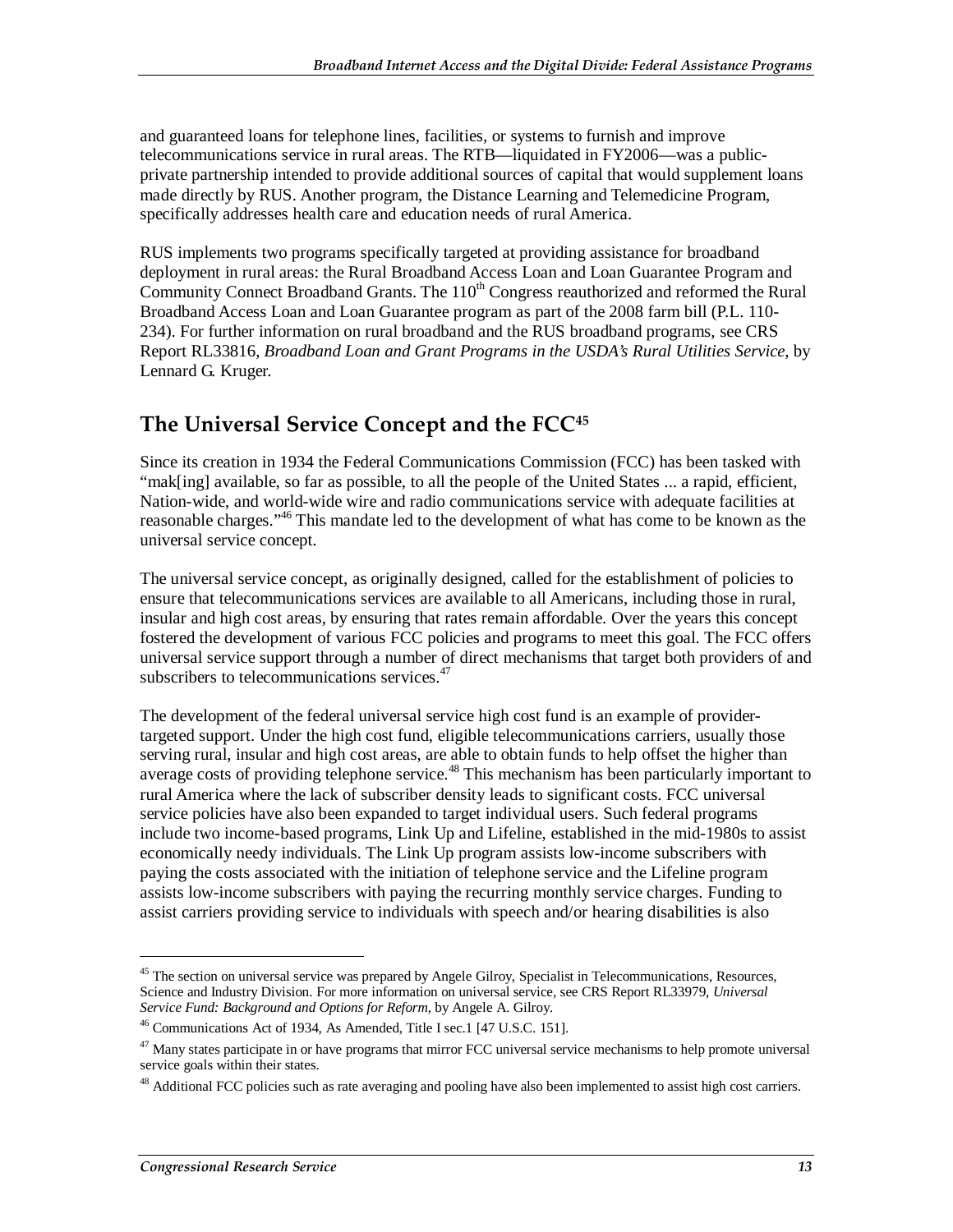provided through the Telecommunications Relay Service Fund. Effective January 1, 1998, schools, libraries, and rural health care providers also qualified for universal service support.

#### **Universal Service and the Telecommunications Act of 1996**

Passage of the Telecommunications Act of 1996 (P.L. 104-104) codified the long-standing commitment by U.S. policymakers to ensure universal service in the provision of telecommunications services.

#### *The Schools and Libraries, and Rural Health Care Programs*

Congress, through the 1996 act, not only codified, but also expanded the concept of universal service to include, among other principles, that elementary and secondary schools and classrooms, libraries, and rural health care providers have access to telecommunications services for specific purposes at discounted rates. (See Sections 254(b)(6) and 254(h)of the 1996 Telecommunications Act, 47 U.S.C. 254.)

1. The Schools and Libraries Program. Under universal service provisions contained in the 1996 act, elementary and secondary schools and classrooms and libraries are designated as beneficiaries of universal service discounts. Universal service principles detailed in Section 254(b)(6) state that "Elementary and secondary schools and classrooms ... and libraries should have access to advanced telecommunications services." The act further requires in Section 254(h)(1)(B) that services within the definition of universal service be provided to elementary and secondary schools and libraries for education purposes at discounts, that is at "rates less than the amounts charged for similar services to other parties."

The FCC established the Schools and Libraries Division within the Universal Service Administrative Company (USAC) to administer the schools and libraries or "E (education) rate" program to comply with these provisions. Under this program, eligible schools and libraries receive discounts ranging from 20 to 90 percent for telecommunications services depending on the poverty level of the school's (or school district's) population and its location in a high cost telecommunications area. Three categories of services are eligible for discounts: internal connections (e.g., wiring, routers and servers); Internet access; and telecommunications and dedicated services, with the third category receiving funding priority. According to data released by program administrators, approximately \$26 billion in funding has been committed over the first twelve years of the program with funding released to all states, the District of Columbia and all territories. Funding commitments for funding Year 2010 (July 1, 2010-June 30, 2011), the  $13<sup>th</sup>$  and current year of the program, totaled almost  $$ 2.4$  billion as of April 12, 2011.<sup>49</sup>

2. The Rural Health Care Program. Section 254(h) of the 1996 act requires that public and non-profit rural health care providers have access to telecommunications services necessary for the provision of health care services at rates comparable to those paid for similar services in urban areas. Subsection 254(h)(1) further specifies that "to the extent technically feasible and economically reasonable" health care providers should have

 $49$  For additional information on this program, including funding commitments, see the E-rate website: http://www.universalservice.org/sl/.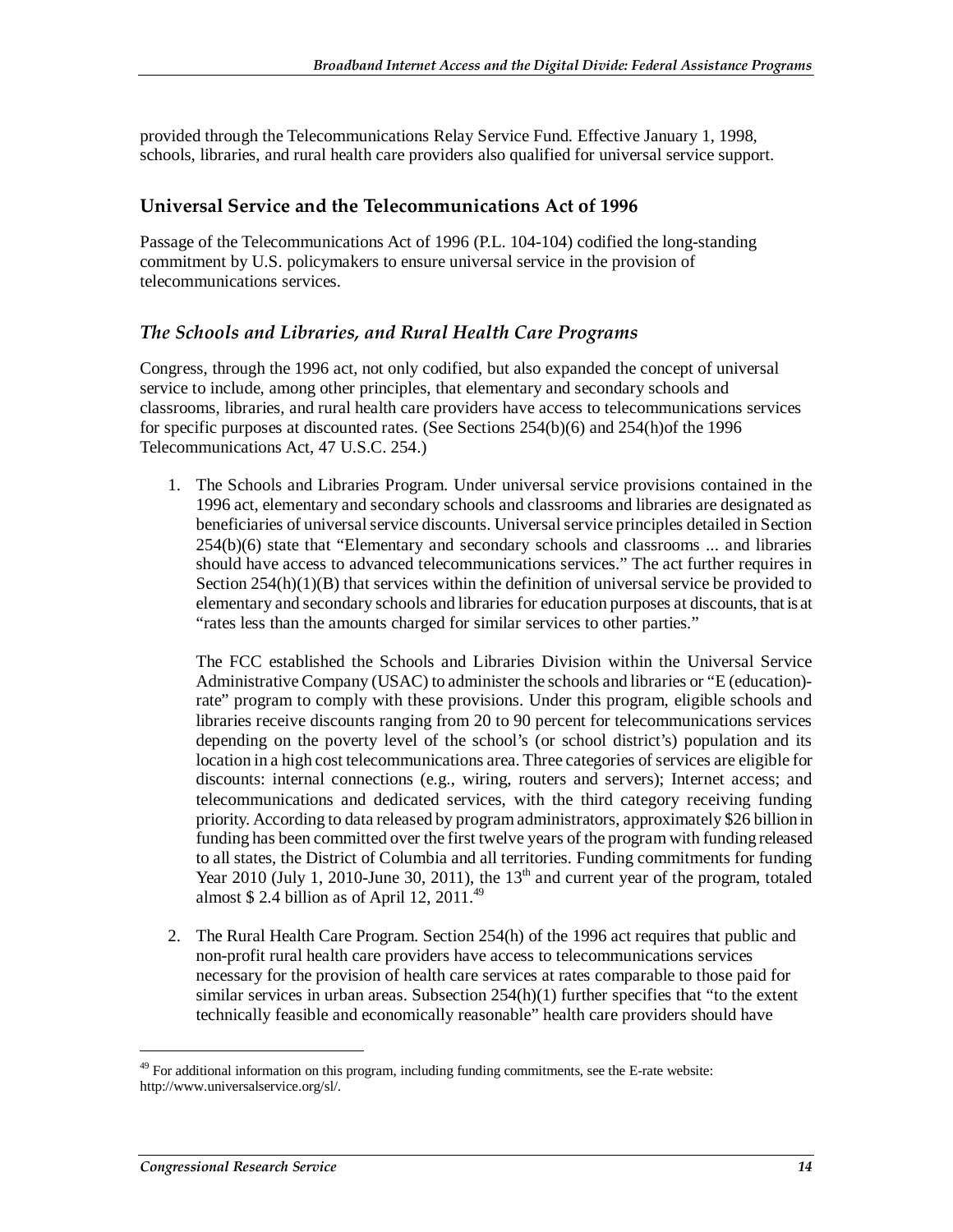access to advanced telecommunications and information services. The FCC established the Rural Health Care Division (RHCD) within the USAC to administer the universal support program to comply with these provisions. Under FCC established rules only public or non-profit health care providers are eligible to receive funding. Eligible health care providers, with the exception of those requesting only access to the Internet, must also be located in a rural area. The funding ceiling, or cap, for this support was established at \$400 million annually. The funding level for Year One of the program (January 1998-June 30, 1999) was set at \$100 million. Due to less than anticipated demand, the FCC established a \$12 million funding level for the second year (July 1, 1999 to June 30, 2000) of the program but has since returned to a \$400 million yearly cap. As of March 31, 2011, covering the first 13 years of the program, a total of \$449.9 million has been committed to 5,015 rural health care providers. The primary use of the funding is to provide reduced rates for telecommunications and information services necessary for the provision of health care.<sup>50</sup> In addition, the FCC established, in 2007, the "Rural Health Care Pilot Program" to help public and non-profit health care providers build state and region-wide broadband networks dedicated to the provision of health care services. As of March 31, 2011, \$145.2 million of the \$417.8 million authorized for the Pilot program has been committed to 40 of the 62 projects designated by the FCC to receive support under the program.

#### **Universal Service and Broadband**

One of the policy debates surrounding universal service is whether access to advanced telecommunications services (i.e., broadband) should be incorporated into universal service objectives. The term universal service, when applied to telecommunications, refers to the ability to make available a basket of telecommunications services to the public, across the nation, at a reasonable price. As directed in the 1996 Telecommunications Act [Section 254(c)] a federal-state Joint Board was tasked with defining the services which should be included in the basket of services to be eligible for federal universal service support; in effect using and defining the term "universal service" for the first time. The Joint Board's recommendation, which was subsequently adopted by the FCC in May 1997, included the following in its universal service package: voice grade access to and some usage of the public switched network; single line service; dual tone signaling; access to directory assistance; emergency service such as 911; operator services; and access and interexchange (long distance) service.

Some policy makers expressed concern that the FCC-adopted definition is too limited and does not take into consideration the importance and growing acceptance of advanced services such as broadband and Internet access. They point to a number of provisions contained in the Universal Service section of the 1996 Act to support their claim. Universal service principles contained in Section 254(b)(2) state that "Access to advanced telecommunications services should be provided to all regions of the Nation." The subsequent principle (b)(3) calls for consumers in all regions of the nation including "low-income" and those in "rural, insular, and high cost areas" to have access to telecommunications and information services including "advanced services" at a comparable level and a comparable rate charged for similar services in urban areas. Such provisions, they state, dictate that the FCC expand its universal service definition.

<sup>&</sup>lt;sup>50</sup> For additional information on this program, including funding commitments, see the RHCD website: http://www.universalservice.org/rhc/.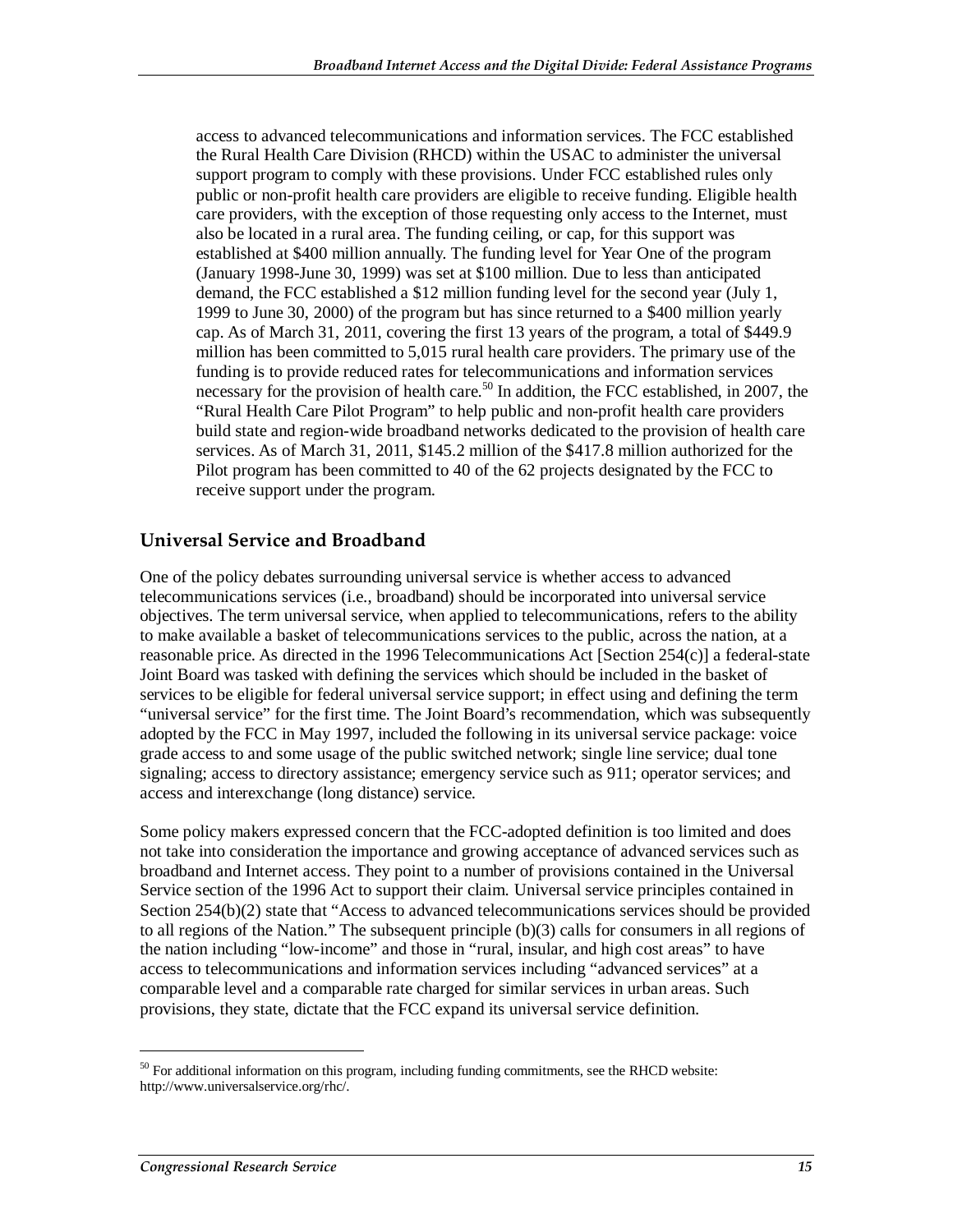The 1996 act does take into consideration the changing nature of the telecommunications sector and allows for the universal service definition to be modified if future conditions warrant. Section 254(c)of the act states that "universal service is an evolving level of telecommunications services" and the FCC is tasked with "periodically" reevaluating this definition "taking into account advances in telecommunications and information technologies and services." Furthermore, the Joint Board is given specific authority to recommend "from time to time" to the FCC modification in the definition of the services to be included for federal universal service support. The Joint Board, on November 19, 2007, concluded such an inquiry and recommended that the FCC change the mix of services eligible for universal service support. The Joint Board recommended, among other things, that "the universal availability of broadband Internet services" be included in the nation's communications goals and hence be supported by federal universal service funds.<sup>51</sup> The FCC in its national broadband plan, *Connecting America: the National Broadband Plan,* recommended that access to and adoption of broadband be a national goal. Furthermore the national broadband plan proposes that the Universal Service Fund be restructured to become a vehicle to help reach this goal and the FCC has initiated a series of proceedings to achieve this.<sup>52</sup> Others caution that a more modest approach is appropriate given the "universal mandate" associated with this definition and the uncertainty and costs associated with mandating nationwide deployment of such advanced services as a universal service policy goal.

### Legislation in the 110<sup>th</sup> Congress

In the  $110<sup>th</sup>$  Congress, legislation was enacted to provide financial assistance for broadband deployment. Of particular note is the reauthorization of the Rural Utilities Service (RUS) broadband loan program, which was enacted as part of the 2008 farm bill (P.L. 110-234). In addition to reauthorizing and reforming the RUS broadband loan program, P.L. 110-234 contains provisions establishing a National Center for Rural Telecommunications Assessment and requiring the FCC and RUS to formulate a comprehensive rural broadband strategy.

The Broadband Data Improvement Act (P.L. 110-385) was enacted by the 110<sup>th</sup> Congress and required the FCC to collect demographic information on unserved areas, data comparing broadband service with 75 communities in at least 25 nations abroad, and data on consumer use of broadband. The act also directed the Census Bureau to collect broadband data, the Government Accountability Office to study broadband data metrics and standards, and the Department of Commerce to provide grants supporting state broadband initiatives.

Meanwhile, the America COMPETES Act (H.R. 2272) was enacted (P.L. 110-69) and contained a provision authorizing the National Science Foundation (NSF) to provide grants for basic research in advanced information and communications technologies. Areas of research included affordable

<sup>&</sup>lt;sup>51</sup> The Joint Board recommended that the definition of those services that qualify for universal service support be expanded and that the nation's communications goals include the universal availability of: mobility services (i.e., wireless voice); broadband Internet services; and voice services at affordable and comparable rates for all rural and non-rural areas. For a copy of this recommendation see http://hraunfoss.fcc.gov/edocs\_public/attachmatch/FCC-07J-4A1.pdf.

 $52$  For a further discussion of the role of the Universal Service Fund in the national broadband plan and the FCC's actions to redesign the USF to become a vehicle for broadband deployment see CRS Report RL33979, *Universal Service Fund: Background and Options for Reform*, by Angele A. Gilroy.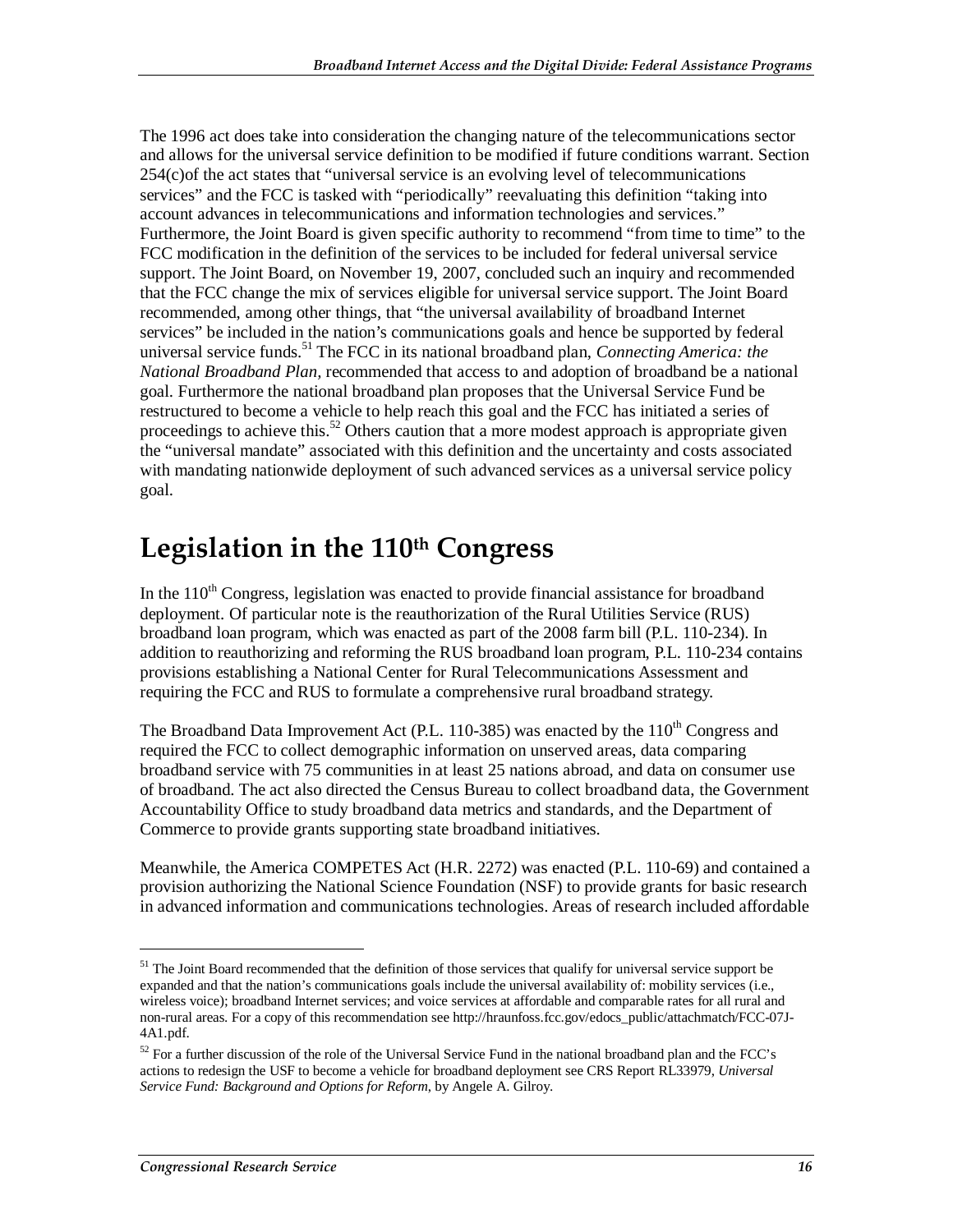broadband access, including wireless technologies. P.L. 110-69 also directs NSF to develop a plan that describes the current status of broadband access for scientific research purposes.

### **Legislation in the 111th Congress**

In the  $111<sup>th</sup>$  Congress, legislation was introduced that sought to provide financial assistance for broadband deployment. Of particular note, provisions in the American Recovery and Reinvestment Act of 2009 (P.L. 111-5) provided grants and loans to support broadband access and adoption in unserved and underserved areas.

#### **P.L. 111-5: The American Recovery and Reinvestment Act of 2009**

On February 17, 2009, President Obama signed P.L. 111-5, the American Recovery and Reinvestment Act (ARRA). Broadband provisions of the ARRA provided a total of **\$7.2 billion**, for broadband grants, loans, and loan/grant combinations. The total consisted of \$4.7 billion to NTIA/DOC for a newly established Broadband Technology Opportunities Program (grants) and \$2.5 billion to the RUS/USDA Broadband Initiatives Program (grants, loans, and grant/loan combinations). $53$ 

Regarding the \$2.5 billion to RUS/USDA broadband programs, the ARRA specified that at least 75% of the area to be served by a project receiving funds shall be in a rural area without sufficient access to high speed broadband service to facilitate economic development, as determined by the Secretary of Agriculture. Priority was given to projects that provide service to the most rural residents that do not have access to broadband services. Priority was also given to borrowers and former borrowers of rural telephone loans.

Of the \$4.7 billion appropriated to NTIA:

- \$4.35 billion was directed to a competitive broadband grant program, of which not less than \$200 million shall be available for competitive grants for expanding public computer center capacity (including at community colleges and public libraries); not less than \$250 million to encourage sustainable adoption of broadband service; and \$10 million transferred to the Department of Commerce Office of Inspector General for audits and oversight; and
- \$350 million was directed for funding the Broadband Data Improvement Act (P.L. 110-385) and for the purpose of developing and maintaining a broadband inventory map, which shall be made accessible to the public no later than two years after enactment. Funds deemed necessary and appropriate by the Secretary of Commerce may be transferred to the FCC for the purposes of developing a national broadband plan, which shall be completed one year after enactment.

Final BTOP and BIP program awards were announced by September 30, 2010. For more information on implementation of the broadband provisions of the ARRA, see CRS Report R40436, *Broadband Infrastructure Programs in the American Recovery and Reinvestment Act*, by

<sup>53</sup> For information on existing broadband programs at RUS, see CRS Report RL33816, *Broadband Loan and Grant Programs in the USDA's Rural Utilities Service*, by Lennard G. Kruger.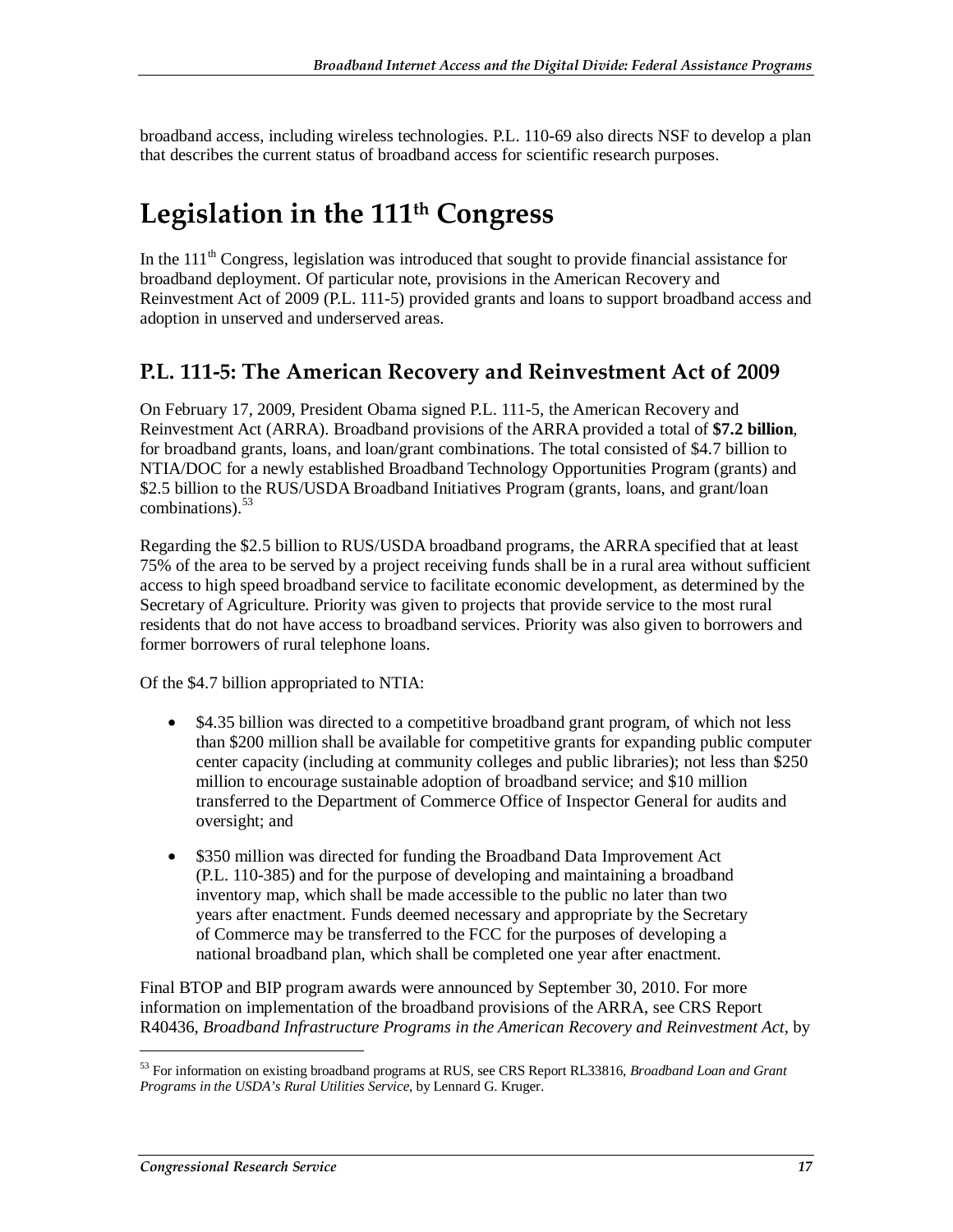Lennard G. Kruger. For information on the distribution of ARRA broadband grants and loans, see CRS Report R41164, *Distribution of Broadband Stimulus Grants and Loans: Applications and Awards*, by Lennard G. Kruger.

#### **Other Broadband Legislation in the 111th Congress**

**P.L. 111-8 (H.R. 1105).** Omnibus Appropriations Act, 2009. Appropriates to RUS/USDA \$15.619 million to support a loan level of \$400.487 million for the Rural Broadband Access Loan and Loan Guarantee Program, and \$13.406 million for the Community Connect Grant Program. To the FCC, designates not less than \$3 million to establish and administer a State Broadband Data and Development matching grants program for State-level broadband demand aggregation activities and creation of geographic inventory maps of broadband service to identify gaps in service and provide a baseline assessment of statewide broadband deployment. Passed House February 25, 2009. Passed Senate March 10, 2009. Signed by President, March 12, 2009.

**P.L. 111-32 (H.R. 2346).** Supplemental Appropriations Act, 2009. Provides not less than \$3 million to the FCC to develop a national broadband plan pursuant to the American Recovery and Reinvestment Act of 2009. Introduced May 12, 2009; referred to Committee on Appropriations. Passed House May 14, 2009; passed Senate May 21, 2009. Signed by President, June 24, 2009.

**P.L. 111-80 (H.R. 2997).** Agriculture, Rural Development, Food and Drug Administration, and Related Agencies Appropriations Act, 2010. For Rural Utilities Service, U.S. Department of Agriculture, provides \$28.96 million to support a loan level of \$400 million for the broadband loan program, and \$17.97 million for broadband community connect grants. Introduced June 23, 2009; referred to Committee on Appropriations. Reported by Committee on Appropriations June 23, 2009. Passed House July 9, 2009. Passed Senate August 4, 2009. Conference Report (H.Rept. 111-279) printed September 30, 2009. Signed by President October 21, 2009.

**H.R. 691 (Meeks).** Broadband Access Equality Act of 2009. Amends the Internal Revenue Code of 1986 to provide credit against income tax for businesses furnishing broadband services to underserved and rural areas. Introduced January 26, 2009; referred to Committee on Ways and Means.

**H.R. 760 (Eshoo).** Advanced Broadband Infrastructure Bond Initiative of 2009. Amends the Internal Revenue Code of 1986 to provide an income tax credit to holders of bonds financing new advanced broadband infrastructure. Introduced January 28, 2009; referred to Committee on Ways and Means and in addition to Committee on Energy and Commerce.

**H.R. 2428 (Eshoo).** Broadband Conduit Deployment Act of 2009. Directs the Secretary of Transportation to require that broadband conduit be installed as part of certain highway construction projects. Introduced May 14, 2009; referred to Committee on Transportation and Infrastructure.

**H.R. 2521 (DeLauro).** National Infrastructure Development Bank Act of 2009. Establishes a National Infrastructure Development Bank to finance infrastructure projects, including broadband and telecommunications projects. Introduced May 20, 2009; referred to Committee on Energy and Commerce and in addition to the Committees on Transportation and Infrastructure, and on Financial Services.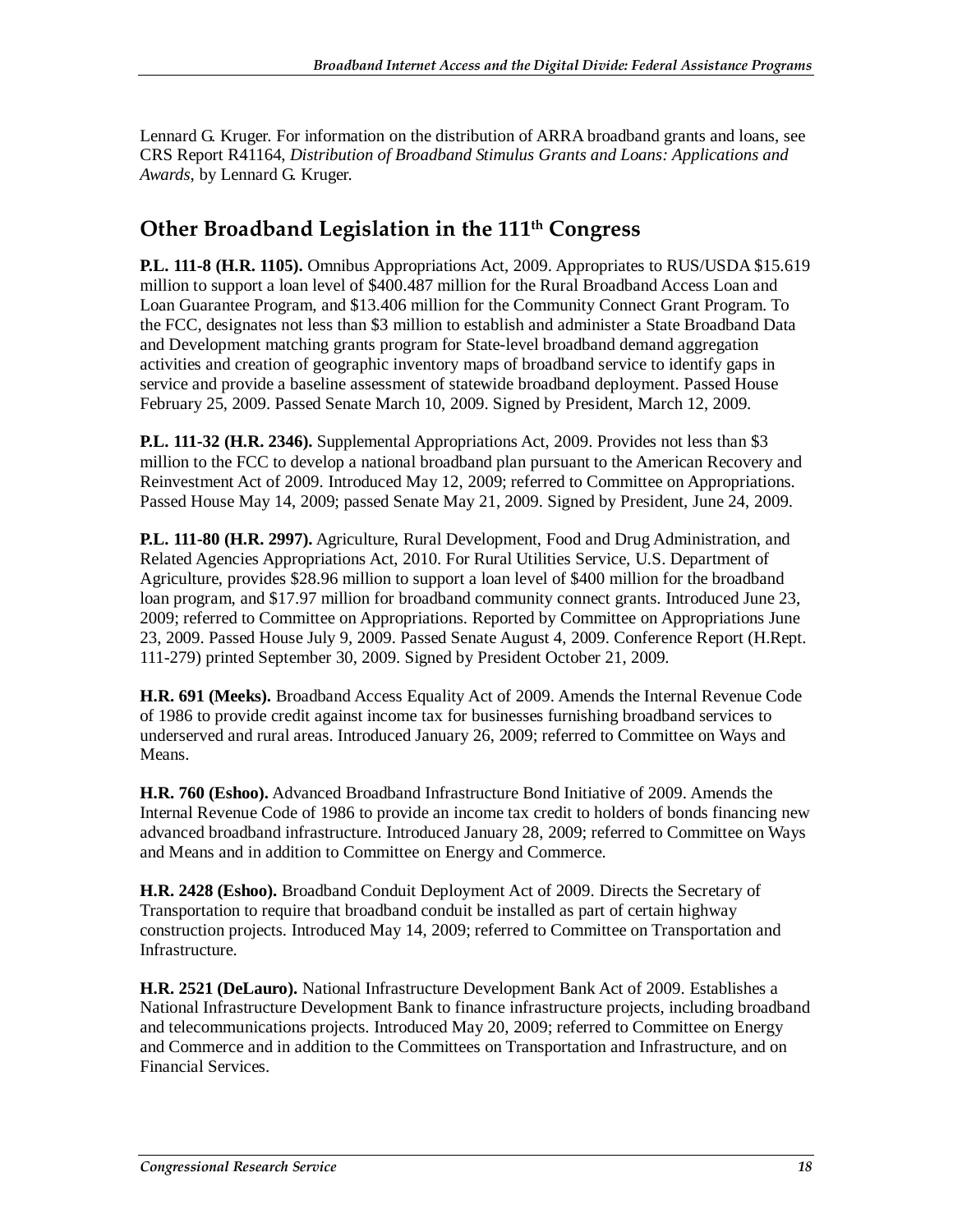**H.R. 3101 (Markey).** Twenty-first Century Communications and Video Accessibility Act of 2009. Ensures that individuals with disabilities have access to emerging Internet Protocol-based communication and video program technologies in the  $21<sup>st</sup>$  Century. Introduced June 26, 2009; referred to Committee on Energy and Commerce.

**H.R. 3413 (Capito)**. Rural Information Technology Investment Act. Authorizes the National Telecommunications and Information Administration of the Department of Commerce to make grants for the establishment of information technology centers in rural areas. Introduced July 30, 2009; referred to Committee on Energy and Commerce.

**H.R. 3646 (Matsui).** Broadband Affordability Act of 2009. Amends the Communications Act of 1934 to establish a Lifeline Assistance Program for universal broadband adoption. Introduced September 24, 2009; referred to Committee on Energy and Commerce.

**H.R. 4545 (Murphy).** Rural Broadband Initiative Act of 2010. Establishes an Office of Rural Broadband Initiatives in the Department of Agriculture which would administer the RUS broadband loan and grant programs, and would develop a comprehensive rural broadband strategy. Establishes a National Rural Broadband Innovation Fund, authorized at \$20 million for each of fiscal years 2008 through 2012, that would fund experimental and pilot rural broadband projects. Introduced January 27, 2010; referred to Committee on Agriculture and in addition to the Committee on Energy and Commerce.

**H.R. 4619 (Markey).** E-Rate 2.0 Act of 2010. Amends the Communications Act of 1934 to create a pilot program to bridge the digital divide by providing vouchers for broadband service to eligible students, to increase access to advanced telecommunications and information services for community colleges and head start programs, and to establish a pilot program for discounted electronic books. Introduced February 9, 2010; referred to Committee on Energy and Commerce.

**H.R. 5828 (Boucher).** Universal Service Reform Act of 2010. Reforms the universal service provisions of the Communications Act of 1934 and other purposes. Introduced July 22, 2010; referred to the Committee on Energy and Commerce.

**S. 1266 (Klobuchar)**. Broadband Conduit Deployment Act of 2009. Directs the Secretary of Transportation to require that broadband conduit be installed as part of certain highway construction projects. Introduced June 15, 2009; referred to Committee on Environment and Public Works.

**S. 1447 (Hutchison)**. Connecting America Act of 2009. Provides broadband Internet investment tax credits and credits to holders of broadband bonds. Also establishes an Office of National Broadband Strategy in the National Telecommunications and Information Administration and provides broadband adoption incentives in telehealth and distance learning programs. Introduced July 14, 2009; referred to Committee on Finance.

**S. 2879 (Rockefeller).** Broadband Opportunity and Affordability Act. Directs the FCC to conduct a pilot program expanding the Lifeline Program to include broadband service. Also directs the FCC to prepare a report exploring whether the Link Up program should be expanded to include computer ownership in order to reduce the cost of initiating broadband service. Introduced December 11, 2009; referred to Committee on Commerce, Science, and Transportation.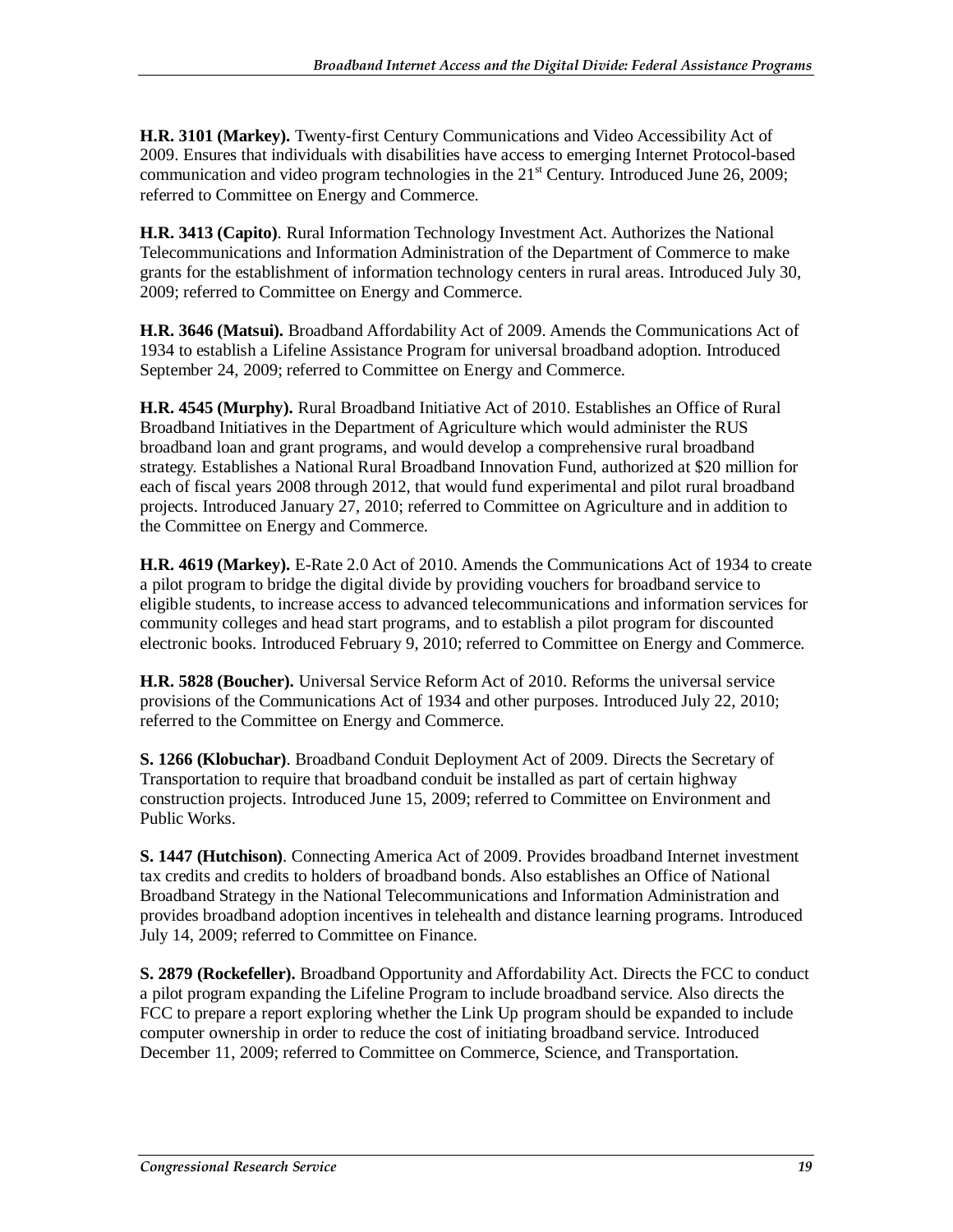**S. 2880 (Gillibrand).** Rural Broadband Initiative Act of 2009. Establishes an Office of Rural Broadband Initiatives in the Department of Agriculture which would administer the RUS broadband loan and grant programs, and would develop a comprehensive rural broadband strategy. Establishes a National Rural Broadband Innovation Fund, authorized at \$20 million for each of fiscal years 2008 through 2012, that would fund experimental and pilot rural broadband projects. Introduced December 14, 2009; referred to Committee on Agriculture, Nutrition, and Forestry.

**S. 3110 (Klobuchar).** Broadband Service Consumer Protection Act. Seeks to improve consumer protection for purchasers of broadband services by requiring consistent use of broadband service terminology by providers, and requiring clear and conspicuous disclosure to consumers about the actual broadband speed that may reasonably be expected. Introduced March 15, 2010; referred to Committee on Commerce, Science, and Transportation.

**S. 3506 (Landrieu).** Small Business Broadband and Emerging Information Technology Enhancement Act of 2010. Seeks to improve certain programs of the Small Business Administration to better assist small business customers in accessing broadband technology. Introduced June 17, 2010; referred to Committee on Small Business and Entrepreneurship.

**S. 3606 (Kohl).** Agriculture, Rural Development, Food and Drug Administration, and Related Agencies Appropriations Act, 2011. For Rural Utilities Service, U.S. Department of Agriculture, provides \$22.3 million to support a loan level of \$400 million for the broadband loan program, and \$17.97 million for broadband community connect grants. Introduced July 15, 2010; referred to Committee on Appropriations. Reported by Committee on Appropriations July 15, 2010 (S.Rept. 111-221) and placed on Senate Legislative Calendar.

**S. 3636 (Mikulski).** Commerce, Justice, Science, and Related Agencies Appropriations Act, 2011. For FY2011, provides \$16 million to NTIA for the administration of BTOP grants and for the development and maintenance of the national broadband map. Introduced July 22, 2010. Reported (S.Rept. 111-229) by Committee on Appropriations July 22, 2010, and placed on Senate Legislative Calendar.

**S. 3710 (Murray).** Broadband Program Reauthorization Act of 2010. Extends authorization for broadband stimulus programs (BTOP and BIP) at \$2 billion each for FY2011 and at such sums as may be necessary for each fiscal year thereafter. Introduced August 5, 2010; referred to Committee on Finance.

**S. 3787 (Gillibrand).** Upstate Works Act. Provides tax credits to expand broadband service in rural areas. Introduced September 15, 2010; referred to Committee on Finance.

**S. 3967 (Landrieu).** Small Business Investment and Innovation Act of 2010. Establishes a broadband and emerging information technology coordinator at the Small Business Administration. Introduced November 18, 2010; referred to Committee on Small Business and Entrepreneurship.

**S. 3995 (Snowe).** Federal Wi-Net Act. Directs the Administrator of the General Services Administration to install Wi-Fi hotspots and wireless neutral host systems in all federal buildings. Introduced December 1, 2010; referred to Committee on Environment and Public Works.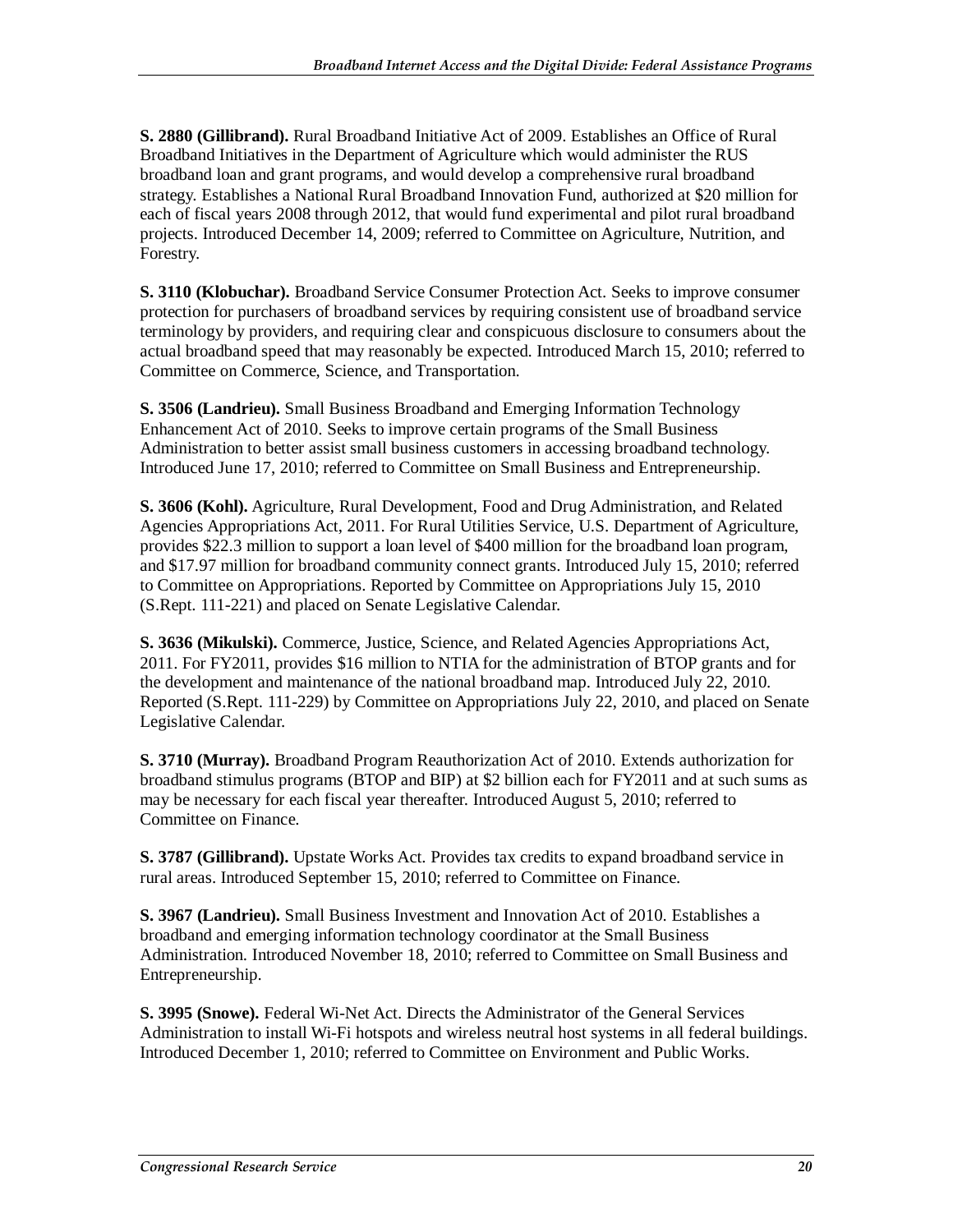## **Legislation in the 112th Congress**

The  $112<sup>th</sup>$  Congress is likely to examine the efficacy of federal broadband assistance programs and how they may fit into the context of a national broadband policy that includes universal service reform and spectrum policy to encourage wireless broadband deployment. The following is a listing of broadband legislation related to the issue of federal assistance for broadband deployment in unserved areas.

**H.R. 1473 (Rogers).** Department of Defense and Full-Year Continuing Appropriations Act, 2011. Rescinds existing unobligated past-year funding for the Rural Broadband Access Loan and Loan Guarantee Program and the Community Connect Grants at the Rural Utilities Service. For FY2011, appropriates \$22.3 million to the Rural Broadband Access Loan and Loan Guarantee Program for the cost of broadband loans, and \$13.4 million to Community Connect Grants. Introduced April 11, 2011.

**H.R. 607 (King).** Broadband for First Responders Act of 2011. Seeks to enhance public safety by making more spectrum available to public safety agencies, to facilitate the development of a wireless public safety broadband network, and to provide standards for the spectrum needs of public safety agencies. Introduced February 10, 2011; referred to the Committee on Energy and Commerce.

**H.R. 1083 (Owens).** Rural Broadband Initiative Act. Establishes an Office of Rural Broadband Initiatives in the Department of Agriculture which would administer the RUS broadband loan and grant programs, and would develop a comprehensive rural broadband strategy. Introduced March 15, 2011; referred to Committee on Agriculture and in addition to the Committee on Energy and Commerce.

**S. 28 (Rockefeller).** Public Safety Spectrum and Wireless Innovation Act. Provides public safety providers an additional 10 megahertz of spectrum to support a national, interoperable wireless broadband network and authorizes the FCC to hold incentive auctions to provide funding to support such a network. Introduced January 25, 2011; referred to Committee on Commerce, Science, and Transportation.

**S. 257 (Landrieu).** Small Business Broadband and Emerging Information Technology Enhancement Act of 2011. Seeks to improve certain programs of the Small Business Administration to better assist small business customers in accessing broadband technology. Introduced February 2, 2011; referred to Committee on Small Business and Entrepreneurship.

## **Concluding Observations**

To the extent that the  $112<sup>th</sup>$  Congress may consider various options for encouraging broadband deployment and adoption, a key issue is how to strike a balance between providing federal assistance for unserved and underserved areas where the private sector may not be providing acceptable levels of broadband service, while at the same time minimizing any deleterious effects that government intervention in the marketplace may have on competition and private sector investment.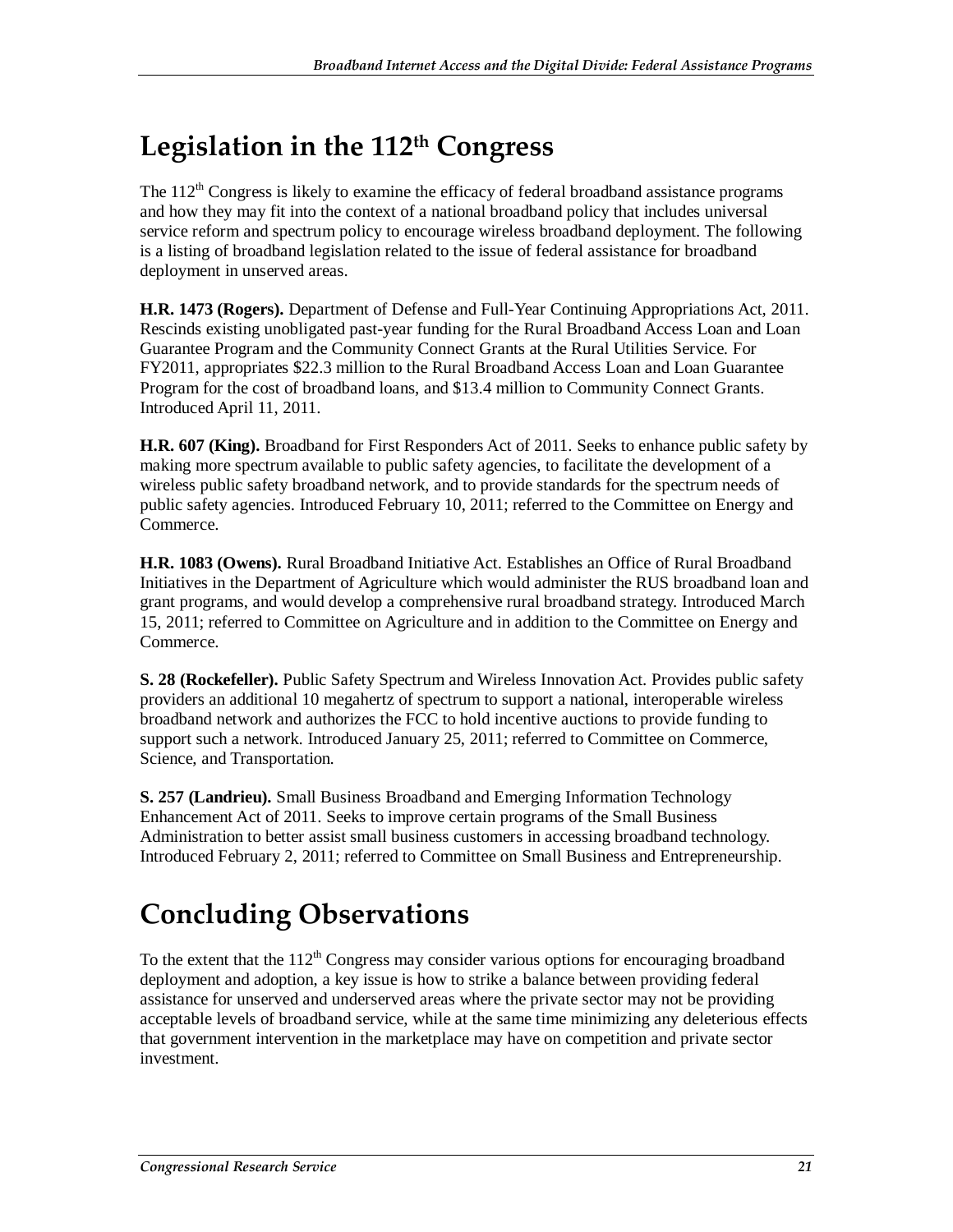In addition to loans, loan guarantees, and grants for broadband infrastructure deployment, a wide array of policy instruments are available to policymakers, including universal service reform, tax incentives to encourage private sector deployment, broadband bonds, demand-side incentives (such as assistance to low income families for purchasing computers), regulatory and deregulatory measures, and spectrum policy to spur roll-out of wireless broadband services. In assessing federal incentives for broadband deployment, the  $112<sup>th</sup>$  Congress may consider the appropriate mix of broadband deployment incentives to create jobs in the short and long term, the extent to which incentives should target next-generation broadband technologies, the extent to which "underserved" areas with existing broadband providers should receive federal assistance, and whether broadband stimulus projects are being efficiently managed and how they may fit into the context of overall goals for a national broadband policy.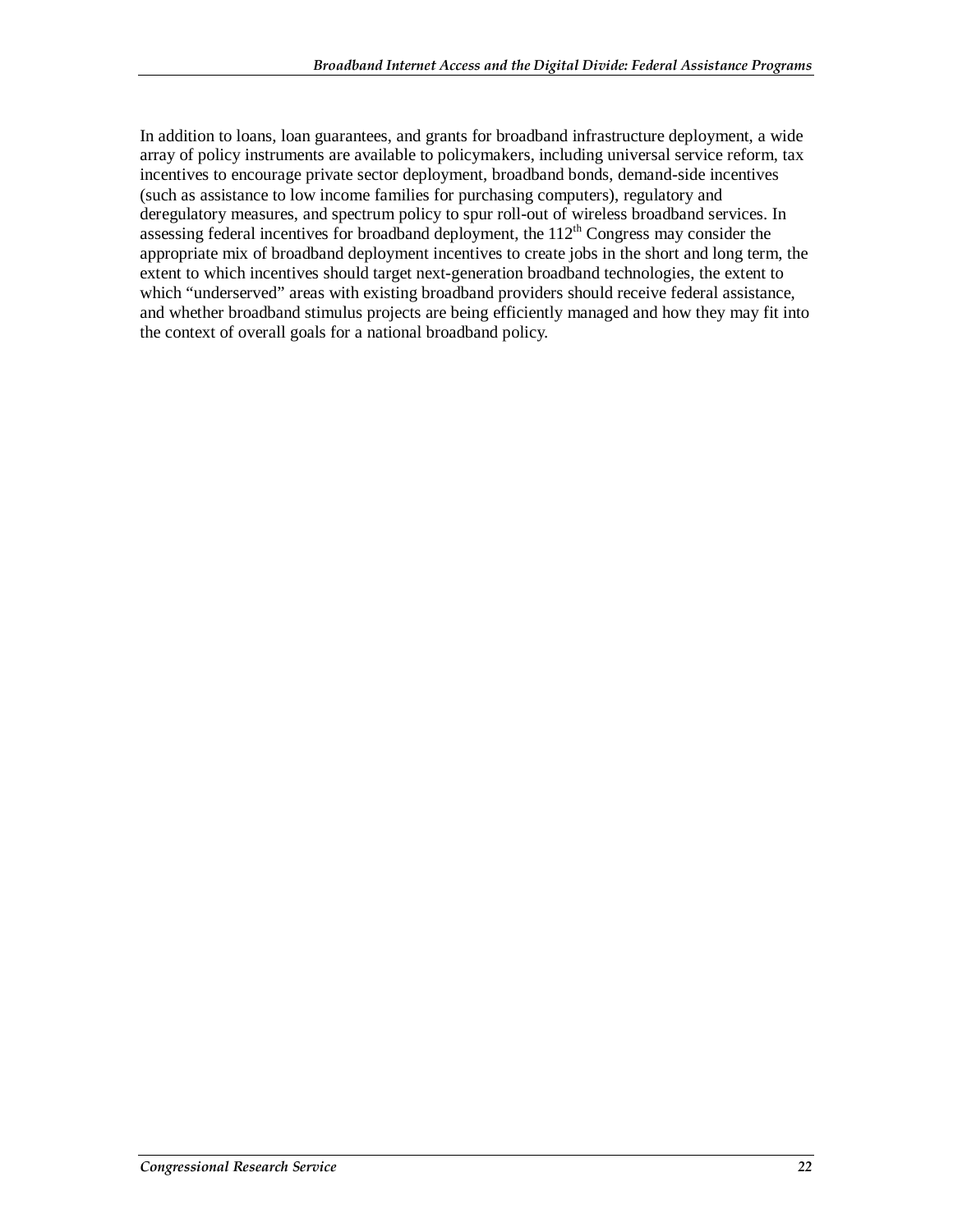| Program                                                             | Agency                                                                                 | <b>Description</b>                                                                                                                                                                                                                                                                                                                                       | <b>Funding Amount</b><br>(FY2009 unless<br>otherwise noted)                                                                         | <b>Web Links</b>                                       |  |
|---------------------------------------------------------------------|----------------------------------------------------------------------------------------|----------------------------------------------------------------------------------------------------------------------------------------------------------------------------------------------------------------------------------------------------------------------------------------------------------------------------------------------------------|-------------------------------------------------------------------------------------------------------------------------------------|--------------------------------------------------------|--|
| Broadband Infrastructure Deployment Programs                        |                                                                                        |                                                                                                                                                                                                                                                                                                                                                          |                                                                                                                                     |                                                        |  |
| <b>Broadband Technology</b><br>Opportunities Program<br>(BTOP)      | National Telecommunications<br>and Information<br>Administration, Dept. of<br>Commerce | Provides competitive grants to public and<br>private sector entities in order to: provide<br>broadband access in unserved and<br>underserved areas; provide broadband<br>support and services to strategic institutions;<br>improve broadband access by public safety<br>agencies; and stimulate broadband demand,<br>economic growth, and job creation. | \$4.35 billion<br>(ARRA, P.L. 111-5)                                                                                                | http://www.ntia.doc.gov/<br>broadbandgrants/           |  |
| <b>Broadband Initiatives</b><br>Program (BIP)                       | Rural Utilities Service, U.S.<br>Dept. of Agriculture                                  | Provides competitive grants, loans, and<br>loan/grant combinations to public and<br>private sector entities in order to provide<br>broadband access in unserved and<br>underserved rural areas.                                                                                                                                                          | \$2.5 billion for the<br>cost of loans.<br>grants, and<br>loan/grant<br>combinations<br>(ARRA, P.L. 111-5)                          | http://www.usda.gov/rus/telecom/arra-<br>broadband.htm |  |
| <b>Rural Broadband Access</b><br>Loan and Loan Guarantee<br>Program | Rural Utilities Service, U.S.<br>Dept. of Agriculture                                  | Provides loan and loan guarantees for<br>facilities and equipment providing broadband<br>service in rural communities                                                                                                                                                                                                                                    | \$400 million for<br>cost of money loans                                                                                            | http://www.usda.gov/rus/telecom/<br>broadband.htm      |  |
| <b>Community Connect</b><br><b>Broadband Grants</b>                 | Rural Utilities Service, U.S.<br>Dept. of Agriculture                                  | Provides grants to applicants proposing to<br>provide broadband service on a<br>"community-oriented connectivity" basis to<br>rural communities of under 20,000<br>inhabitants.                                                                                                                                                                          | \$13.4 million                                                                                                                      | http://www.usda.gov/rus/telecom/<br>index.htm          |  |
| Telecommunications Infrastructure Deployment Programs               |                                                                                        |                                                                                                                                                                                                                                                                                                                                                          |                                                                                                                                     |                                                        |  |
| Rural Telephone Loans and<br><b>Loan Guarantees</b>                 | Rural Utilities Service, U.S.<br>Dept. of Agriculture                                  | Provides long-term direct and guaranteed<br>loans to qualified organizations for the<br>purpose of financing the improvement,<br>expansion, construction, acquisition, and<br>operation of telephone lines, facilities, or<br>systems to furnish and improve<br>telecommunications service in rural areas                                                | \$145 million for<br>hardship loans;<br>\$250 million for<br>cost of money<br>loans; and \$295<br>million for FFB<br>Treasury loans | http://www.usda.gov/rus/telecom/<br>index.htm          |  |

#### **Table 3. Selected Federal Domestic Assistance Programs Related to Broadband and Telecommunications Development**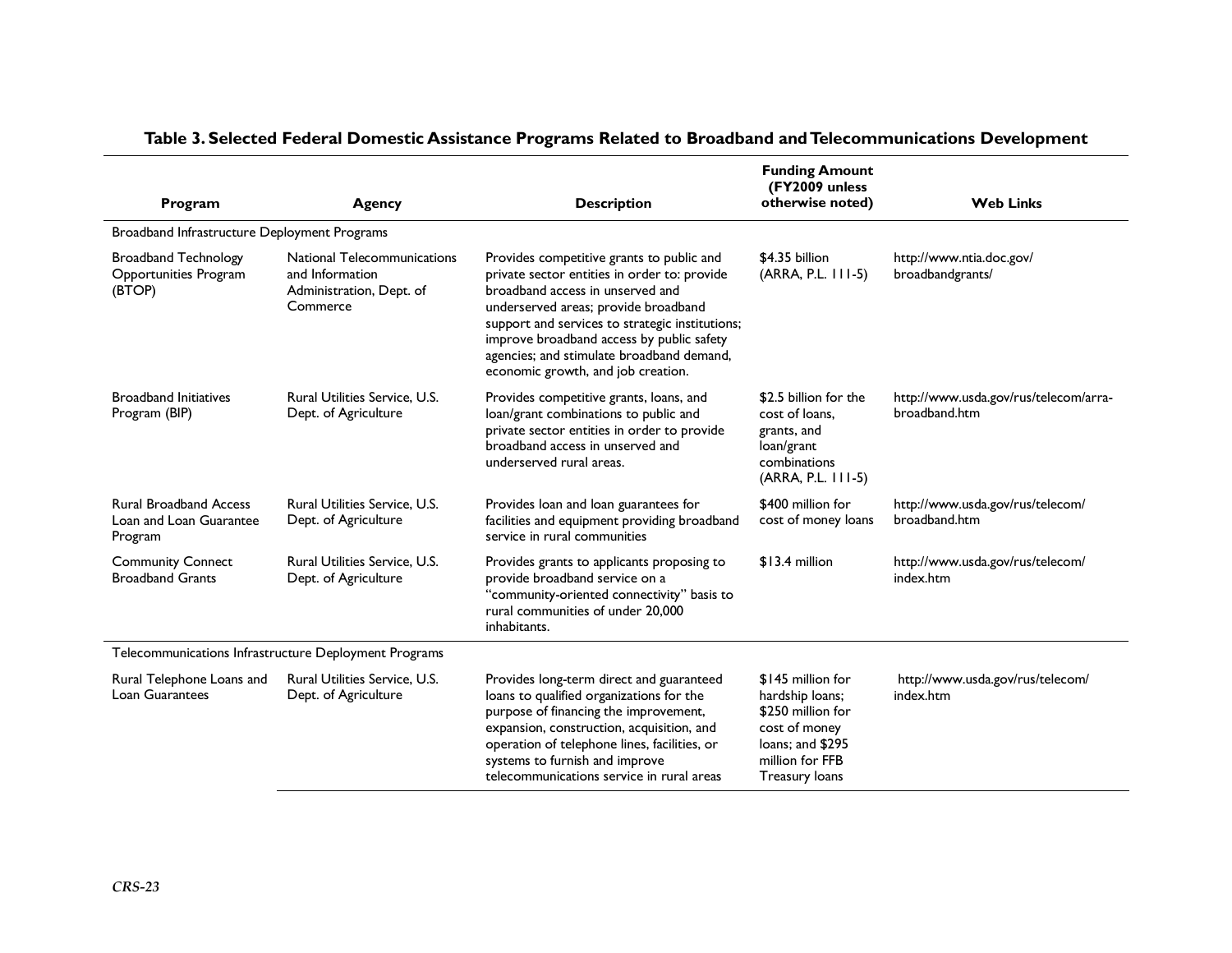| Program                                                              | Agency                                                | <b>Description</b>                                                                                                                                                                                                                                                 | <b>Funding Amount</b><br>(FY2009 unless<br>otherwise noted)                  | <b>Web Links</b>                                |
|----------------------------------------------------------------------|-------------------------------------------------------|--------------------------------------------------------------------------------------------------------------------------------------------------------------------------------------------------------------------------------------------------------------------|------------------------------------------------------------------------------|-------------------------------------------------|
| Distance Learning and<br>Telemedicine Loans and<br>Grants            | Rural Utilities Service, U.S.<br>Dept. of Agriculture | Provides seed money to rural community<br>facilities (e.g., schools, libraries, hospitals) for<br>advanced telecommunications systems that<br>can provide health care and educational<br>benefits to rural areas                                                   | \$34.7 million                                                               | http://www.usda.gov/rus/telecom/dlt/<br>dlt.htm |
| Universal Service High<br>Cost Program                               | <b>Federal Communications</b><br>Commission           | Provides funding to eligible<br>telecommunications carriers to help pay for<br>telecommunications services in high-cost,<br>rural, and insular areas so that prices<br>charged to customers are reasonably<br>comparable across all regions of the nation.         | \$4.5 billion<br>(Calendar Year<br>2008)                                     | http://www.usac.org/hc/                         |
| Universal Service Schools<br>and Libraries Program (i.e.,<br>E-rate) | <b>Federal Communications</b><br>Commission           | Provides discounts for affordable<br>telecommunications and Internet access<br>services to ensure that schools and libraries<br>have access to affordable<br>telecommunications and information<br>services.                                                       | \$1.8 billion<br>(Calendar Year<br>2008)                                     | http://www.universalservice.org/sl/             |
| Universal Service Rural<br>Health Care Pilot Program                 | <b>Federal Communications</b><br>Commission           | Provides funds to cover 85% of the cost of<br>constructing statewide or regional<br>broadband telehealth networks and of<br>connecting those projects to dedicated<br>nationwide broadband telehealth networks<br>and the public Internet.                         | \$13.05 million<br>committed for<br>funding year 2008<br>(July 1 to June 30) | http://www.usac.org/rhc-pilot-program/          |
| Appalachian Area<br>Development Program                              | Appalachian Regional<br>Commission                    | Project grants to support self-sustaining<br>economic development in the region's most<br>distressed counties and areas. Includes funds<br>for a Telecommunications Initiative involving<br>projects that enable communities to<br>capitalize on broadband access. | \$66 million                                                                 | http://www.arc.gov/index.do?nodeld=<br>21       |
| Delta Area Economic<br>Development                                   | Delta Regional Authority                              | Grants for self-sustaining economic<br>development projects of eight states in<br>Mississippi Delta region.                                                                                                                                                        | \$9 million                                                                  | http://www.dra.gov/state-grant-funding/         |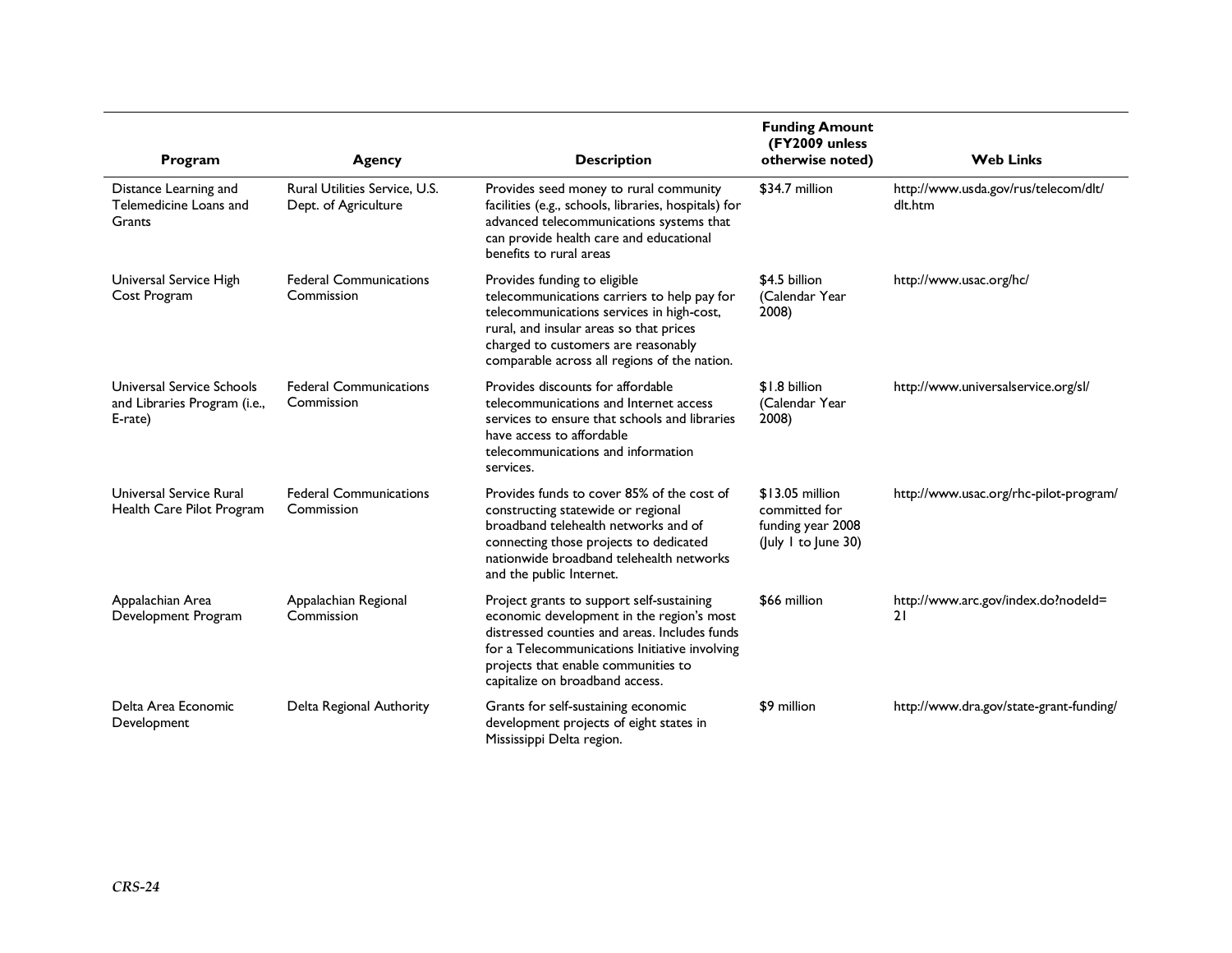| Program                                                                                            | Agency                                                                                                       | <b>Description</b>                                                                                                                                                                                                                                        | <b>Funding Amount</b><br>(FY2009 unless<br>otherwise noted) | <b>Web Links</b>                                                  |
|----------------------------------------------------------------------------------------------------|--------------------------------------------------------------------------------------------------------------|-----------------------------------------------------------------------------------------------------------------------------------------------------------------------------------------------------------------------------------------------------------|-------------------------------------------------------------|-------------------------------------------------------------------|
| Investments for Public<br>Works and Economic<br>Development Facilities                             | <b>Economic Development</b><br>Administration, Dept. of<br>Commerce                                          | Provides funding for construction of<br>infrastructure in areas that are not attractive<br>to private investment; most funding is for<br>water and sewer infrastructure but some<br>has been designated for telecommunications<br>and broadband projects. | \$129 million                                               | http://www.eda.gov/PDF/FY09-EDAP-<br>FFO-FINAL.pdf                |
| Library Services and<br>Technology Act Grants to<br><b>States</b>                                  | Institute of Museum and<br>Library Services, National<br>Foundation on the Arts and the<br>Humanities        | Provides funds for a wide range of library<br>services including installation of fiber and<br>wireless networks that provide access to<br>library resources and services.                                                                                 | \$171 million                                               | http://www.imls.gov/programs/<br>programs.shtm                    |
| Native American and<br>Native Hawaiian Library<br><b>Services</b>                                  | Institute of Museum and<br>Library Services, National<br>Foundation on the Arts and the<br><b>Humanities</b> | Grants to support library services including<br>electronically linking libraries to networks.                                                                                                                                                             | \$3.7 million                                               | http://www.imls.gov/applicants/grants/<br>nativeAmerican.shtm     |
|                                                                                                    | Programs Related to Applications of Broadband or Telecommunications Technology                               |                                                                                                                                                                                                                                                           |                                                             |                                                                   |
| <b>Education Technology</b><br><b>State Grants</b>                                                 | Office of Elementary and<br>Secondary Education, Dept. of<br>Education                                       | Grants to State Education Agencies for<br>development of information technology to<br>improve teaching and learning in schools.                                                                                                                           | \$269 million                                               | http://www.ed.gov/about/contacts/<br>state/technology.html        |
| Ready to Teach                                                                                     | Office of Assistant Secretary<br>for Educational Research and<br>Improvement, Dept. of<br>Education          | Grants for a national telecommunication-<br>based program to improve the teaching in<br>core curriculum areas.                                                                                                                                            | \$10.7 million                                              | http://www.ed.gov/programs/<br>readyteach/index.html              |
| Special Education-<br><b>Technology and Media</b><br>Services for Individuals<br>with Disabilities | Office of Special Education and<br>Rehabilitative Services, Dept. of<br>Education                            | Supports development and application of<br>technology and education media activities<br>for disabled children and adults                                                                                                                                  | \$31 million                                                | http://www.ed.gov/about/offices/list/<br>osers/index.html?src=mr/ |
| <b>Telehealth Network</b><br>Grants                                                                | <b>Health Resources and Services</b><br>Administration, Department of<br><b>Health and Human Services</b>    | Grants to develop sustainable telehealth<br>programs and networks in rural and frontier<br>areas, and in medically unserved areas and<br>populations.                                                                                                     | \$4 million                                                 | http://www.hrsa.gov/telehealth/                                   |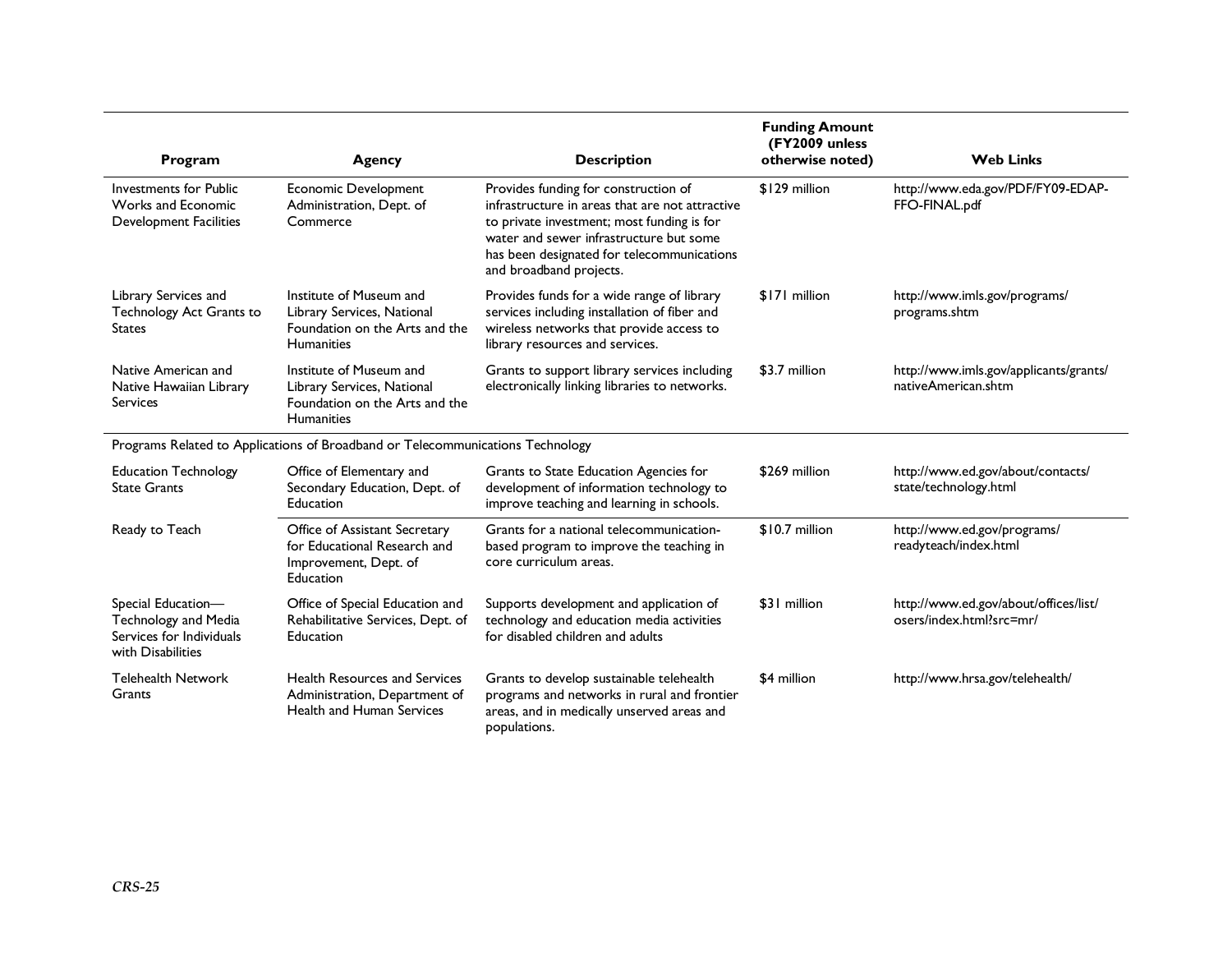| Program                                                                                  | Agency                                                                                                               | <b>Description</b>                                                                                                                                                                                                                                                                                                                                     | <b>Funding Amount</b><br>(FY2009 unless)<br>otherwise noted)                     | <b>Web Links</b>                              |
|------------------------------------------------------------------------------------------|----------------------------------------------------------------------------------------------------------------------|--------------------------------------------------------------------------------------------------------------------------------------------------------------------------------------------------------------------------------------------------------------------------------------------------------------------------------------------------------|----------------------------------------------------------------------------------|-----------------------------------------------|
| <b>Telehealth Resource</b><br>Center Grant Program                                       | <b>Health Resources and Services</b><br>Administration, Department of<br>Health and Human Services                   | Provides grants that support establishment<br>and development of telehealth resource<br>centers to assist health care providers in the<br>development of telehealth services, including<br>decisions regarding the purchase of<br>advanced telecommunications services.                                                                                | \$1.8 million                                                                    | http://www.hrsa.gov/telehealth/               |
| Licensure Portability Grant<br>Program                                                   | <b>Health Resources and Services</b><br>Administration, Department of<br><b>Health and Human Services</b>            | Provides support for state professional<br>licensing boards to develop and implement<br>state policies that will reduce statutory and<br>regulatory barriers to telemedicine.                                                                                                                                                                          | \$0.7 million plus an<br>estimated \$1.5<br>million under ARRA<br>$(P.L. 111-5)$ | http://www.hrsa.gov/telehealth/               |
| Medical Library Assistance                                                               | National Library of Medicine,<br>National Institutes of Health,<br>Department of Health and<br><b>Human Services</b> | Provides funds to train professional<br>personnel; strengthen library and<br>information services: facilitate access to and<br>delivery of health science information; plan<br>and develop advanced information networks;<br>support certain kinds of biomedical<br>publications; and conduct research in<br>medical informatics and related sciences. | \$66 million                                                                     | http://www.nlm.nih.gov/ep/<br>extramural.html |
| Smart Grid Investment<br>Grant Program and Smart<br><b>Grid Demonstration</b><br>Program | Department of Energy                                                                                                 | Provides support for modernizing the<br>electric grid, which likely includes some<br>broadband for Smart Grid.                                                                                                                                                                                                                                         | \$3.9 billion (ARRA,<br>$P.L.$ $ 11-5\rangle$                                    | http://www.energy.gov/news2009/<br>7503.htm   |
| National Environmental<br>Information Exchange<br>Network Grant Program                  | <b>Environmental Protection</b><br>Agency                                                                            | Provides funding to states, territories, and<br>federally recognized Indian Tribes to support<br>the development of an Environmental<br>Information Exchange Network, including<br>broadband infrastructure.                                                                                                                                           | \$12 million                                                                     | http://epa.gov/exchangenetwork/grants/        |

**Source:** Compiled by CRS based on GAO Report, Broadband Deployment Plan Should Include Performance Goals and Measures To Guide Federal Investment, May 2009, Tables 2 and 3; FCC Report, Bringing Broadband to Rural America, May 22, 2009, Appendix B; and the Catalog of Federal Domestic Assistance.